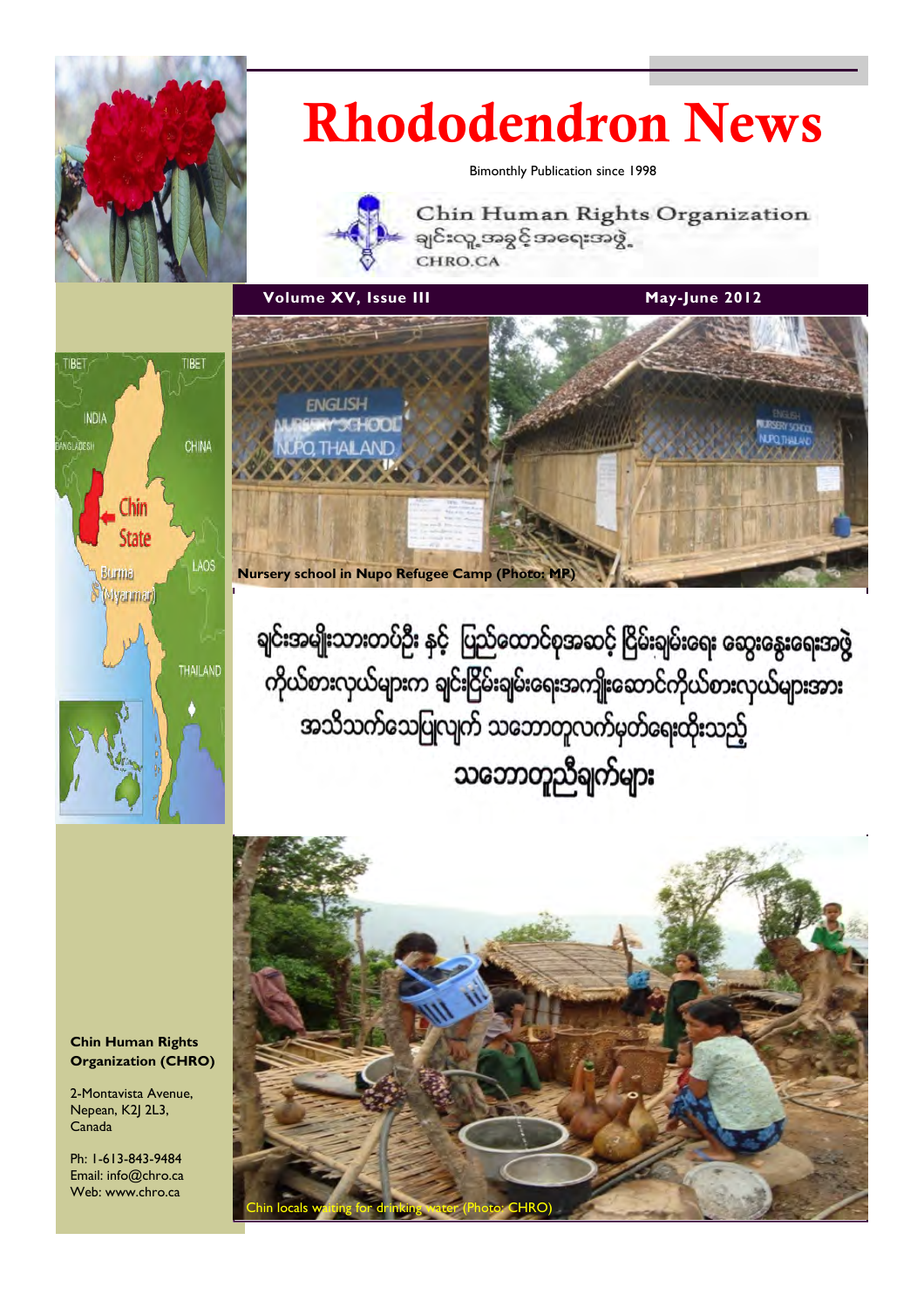# **Table of Contents**

#### Arbitrary Taxation & Extortion **Page 03-04**

### • Locals Forced to Contribute Money for Drinking Water

- Soldiers Forcibly Collected Money for Bikes from India
- Soldiers Forcibly Collected Money from Local Trader
- Money Forcibly Collected for Rope Bridge Construction

#### **Forced Labour Page 05**

• Village Admin Issued Order to Construct Toilet

#### **Freedom of Religion** Page 05-06

- Christian Meeting Agreed to Demand Re-Construction of Crosses
- Buddhist Youths Attacked Chin Christians in Chin State

### Other Human Rights Violations Page 07-09

- Over 160 Families in Trouble after Forced Relocation in Kalaymyo
- Chin Locals Interrogated for Lemro Dam Project
- Rescued Chin Maid Admitted to Mental Hospital in Rangoon

#### Event & Protest Page 09-10

- Demonstration Planned to Protest ZNC Registration Refusal
- Former Chin Political Prisoner Named among Hero Award Recipients

## **Humanitarian Situation Page 10-11**

- Storm-Hit Villagers Still Struggling in Chin State
- Water Shortages Worsen in Falam due to Military Constructions

#### Situation of Refugees **Page 12-14**

- English Nursery School Opened at Nupo Refugee Camp
- Fraud Allegations Prompt UN Investigation of Chin Refugee Groups
- Chin Refugee Family Made Homeless due to Overdue Payments in Delhi
- Chin Refugee Woman Hit to Death by Car in Malaysia

# Chin State Government & Chin National Front Page 15-20

- CNF Delegation Arrives in Chin State for 2nd Round of Peace Talks
- New CNF-Govt Agreement Defines Terms of Peace Process
- Text of CNF-Govt Agreement (Unofficial Translation by CG)

• Family's Statement in Commemoration of Student Leader Salai Tin Maung Oo

### Poem & Cartoon Page 22-23

- I Want to Go Home
- Cartoon by Kocik & Vapual

### Statement Page 20-22



Visit us on www.chro.ca

K

h

1000

den

el



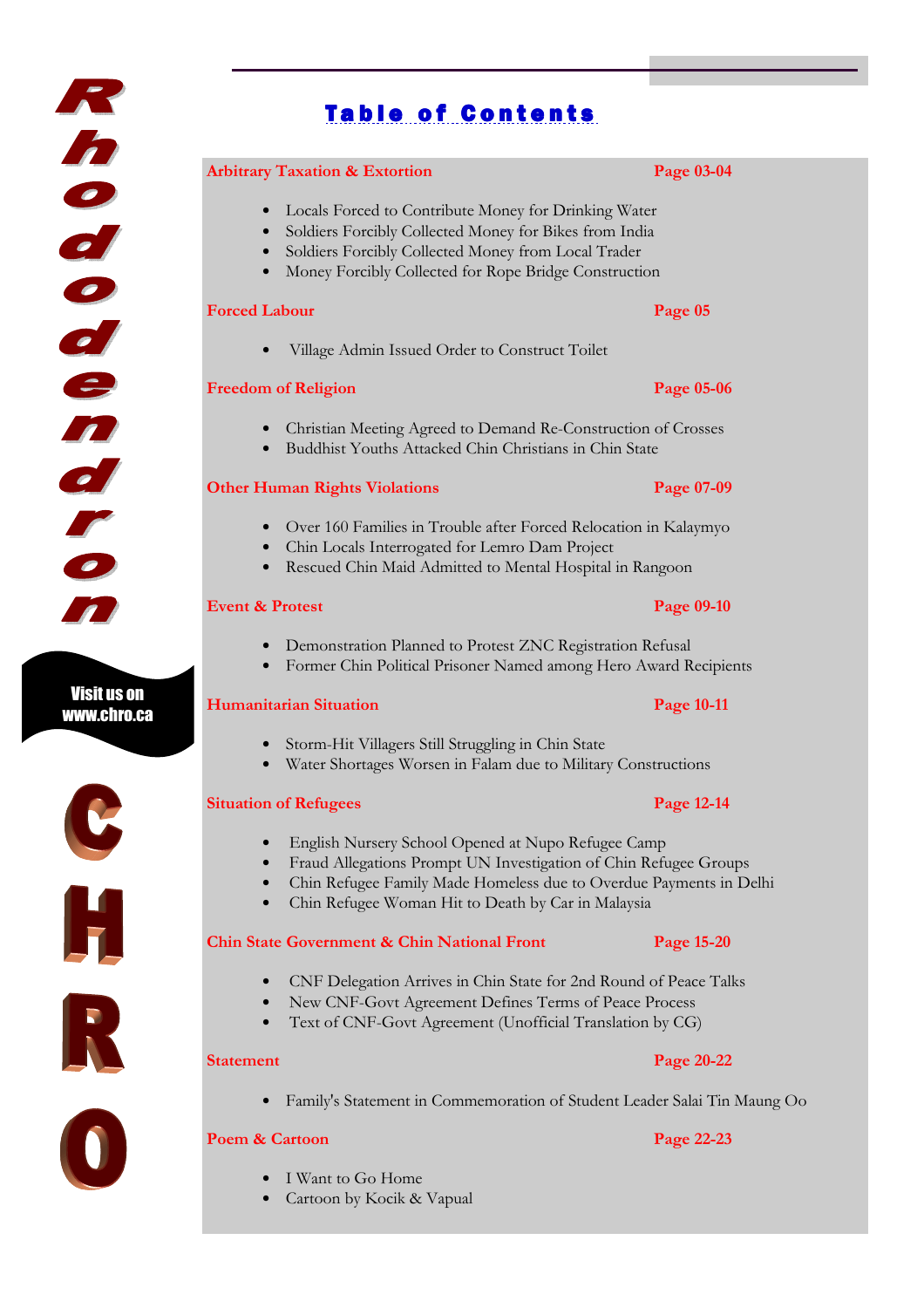| Volume XV, Issue III<br>Page 3 | Rhododendro |
|--------------------------------|-------------|
|--------------------------------|-------------|

vn News May-June 2012

# Arbitrary Taxation & Extortion

| <b>Locals Forced to Contribute Money</b><br>for Drinking Water                                                                                                                                 | held a meeting, seeking help from the local parents<br>to make contributions for the water pipe construc-<br>tion.                                                                                                                         |
|------------------------------------------------------------------------------------------------------------------------------------------------------------------------------------------------|--------------------------------------------------------------------------------------------------------------------------------------------------------------------------------------------------------------------------------------------|
| 05 May 2012:<br>ocals from Matupi town, Chin State have<br>been forced to make financial contribu-<br>tions for pipeline construction to get<br>drinking water in summer and winter seasons, a | "It would cost 300 lakh kyats, excluding labor cost<br>to get water from a stream near Amsuai village,<br>which is 12 miles away from Matupi," said the Chin<br>meeting participant.<br>"The government allocates only 200 lakhs kyats and |
| Chin local reported to the Chin Human Rights Or-<br>ganization (CHRO).<br>A total of 5,000 kyats was forcibly collected from                                                                   | the township administration conducted forcible col-<br>lection of financial contributions from the local peo-<br>ple," added the Chin leader.                                                                                              |
| each household in the town of Matupi in April 2012<br>as part of the water project managed by the town-<br>ship administration.                                                                | The township administration office has bought re-<br>quired plastic pipelines on credit and the water pro-<br>ject is scheduled to be completed in May 2012, with<br>contribution of labour and money from the local                       |
| The administration officer of Matupi Township and<br>other staff members from five Wards in Matupi                                                                                             | people as well as government staffs, he added.#                                                                                                                                                                                            |

"… the total acre of land confiscated has reached 139 and another 15 acres have been claimed to be seized again for construction of an airport. About 24 acres of the latest confiscated land might also be used for the airport construction."

# Soldiers Forcibly Collected Money for Bikes from India

17 May 2012: Soldiers from Burma Army Light Infantry Battalion (LIB) No. 140 based in Falam seized bikes imported from India and forcibly collected money from the owners, according to a source from the Chin Human Rights Organization (CHRO).

Around 8:00 pm on 4 May 2012, Burma Army soldiers based in Tibual Village seized six bikes the son of Pu No Sun, an elected village head during the 2010Eelection, and his friends at Leilet village, demanding an excessive amount of money from them.

The local, whose name is not revealed, said the soldiers gave three bikes back but demanded six lakh kyats for the remaining three bikes, adding: "There is no other way to deal with the situation if they do not pay the demanded amount." #

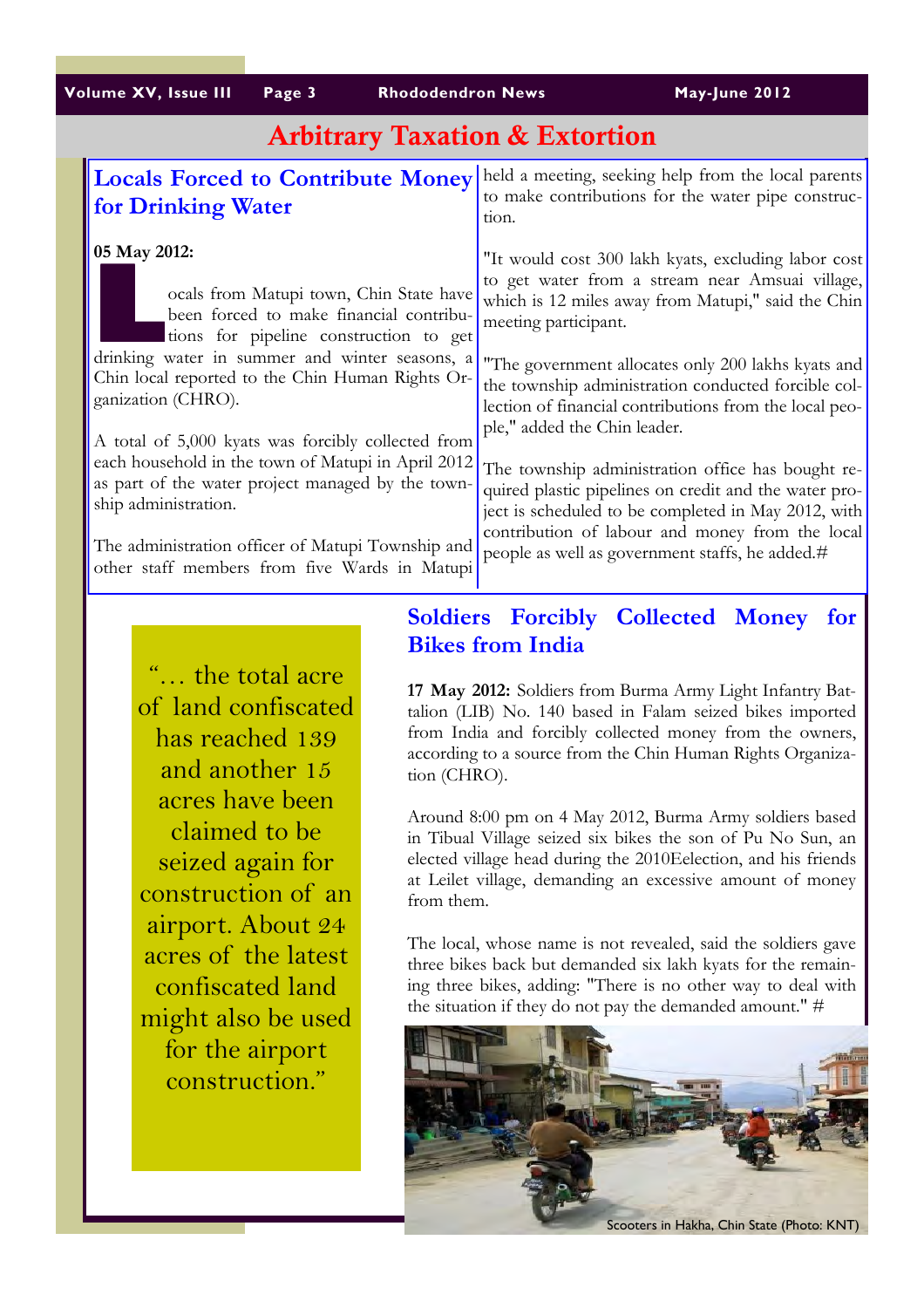Volume XV, Issue III Page 4 Rhododendron News May-June 2012

# Soldiers Forcibly Collected Money from Local Trader

"...The soldiers collected excessive amounts of money from us without issuing any kind of receipts..."

23 May 2012: Soldiers from Burma Army Light Infantry Battalion (LIB) No. 140 based in Falam, Chin State have forcibly collected an excessive amount of money from a pig trader, a Chin Human Rights Organization's source revealed.

The soldiers seized 40 pigs owned by Mr. Duh Ling, 40, from Thinghual Village around 7 pm on 20 May 2012 at Thingcang village in Falam Townshp and demanded 3,000 kyats.

The second incident took place around 9pm at Leilet village when the soldiers from the same LIB stopped the Chin trader and demanded another 4,000 kyats while

travelling towards Mizoram State of India.

"Due to difficulty of daily livelihood, the local people like me have borrowed goods and sell them to Mizoram. The soldiers collected excessive amounts of money from us without issuing any kind of receipts. They would arrest us again at another village and would conduct extortion from us," the local added.

The Chin trader said people hoped the situation would change under the new government but traders are still much worried as there have not been any changes on the ground. #

# Money Forcibly Collected for Rope Bridge **Construction**

**25 May 2012:** Head of the tion councils have been directed to Zawngte Village Tract forcibly collected money from the locals for 2012. It is difficult to cross Laiva construction of Laiva Rope Bridge in rainy season and villagers of construction in Falam Township, Chin State, a member of Haimual village administration reported to the Chin Human Rights Organization (CHRO).

A total of 95 households from six villages in Zawngte Village Tract have been ordered to pay 500 kyats each for the bridge construction which will connect the road ing proposed accepted and those between Lairal Hills of Chin State and Farkawn of Mizoram, according to the local.

"Members of village administra-

collect the money latest by May Farkawn contributed the requested steel ropes and the villagers have been forcibly collected money for the floorboards with no inclusion of their opinion," he added.

"There is different opinion among the locals on the construction of the rope bridge. Those who use the way on where the bridge is bewho use Leilet way do not support the idea of the village tract head. However they are afraid of being fined that they have paid Kyat 500," he added. #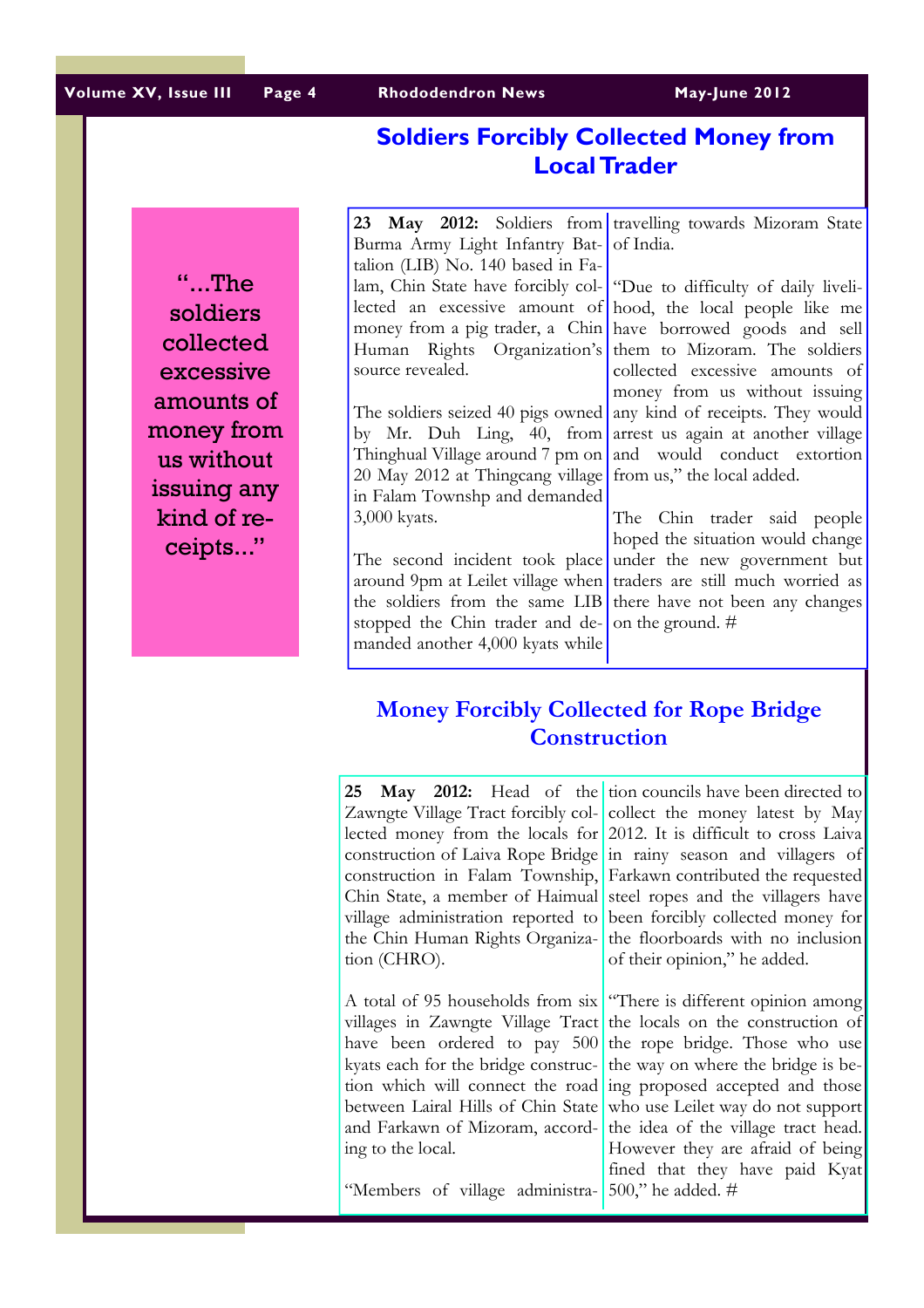# Forced Labour

| <b>Village Admin Issued Order to</b><br><b>Construct Toilet</b><br>20 May 2012: Head of the village administration in<br>Falam Township, Chin State issued an order that<br>every household would construct a toilet and anyone<br>failing to follow the instructions would be fined, a<br>member of the village block administration reported<br>to the Chin Human Rights Organization (CHRO).<br>On 20 May 2012, at least six villages in Zawngte Vil-<br>lage Tract have been forced to build a toilet per house<br>by the Village Tract Head Pu Run Hlei Thang. | the toilet must be completed in May 2012 and the<br>administration will conduct an inspection in the first<br>week of June 2012, together with two soldiers from<br>Burma Army battalion based in Tibual," said the Chin<br>local, who asked not to be named.<br>"Anyone failing to do so would be fined 5,000 kyats.<br>Anyone who cannot pay the amount has to give their<br>belongings worth of 10,000 kyats and they must claim<br>them back with 5,000 kyats within a fixed date," he<br>continued.<br>Toilet construction has interrupted the work of the<br>local people, who mostly depend on cultivation and<br>farming. $#$ |  |
|---------------------------------------------------------------------------------------------------------------------------------------------------------------------------------------------------------------------------------------------------------------------------------------------------------------------------------------------------------------------------------------------------------------------------------------------------------------------------------------------------------------------------------------------------------------------|---------------------------------------------------------------------------------------------------------------------------------------------------------------------------------------------------------------------------------------------------------------------------------------------------------------------------------------------------------------------------------------------------------------------------------------------------------------------------------------------------------------------------------------------------------------------------------------------------------------------------------------|--|
| "The full texts of the order mention that digging for                                                                                                                                                                                                                                                                                                                                                                                                                                                                                                               |                                                                                                                                                                                                                                                                                                                                                                                                                                                                                                                                                                                                                                       |  |
| <b>Freedom of Religion</b>                                                                                                                                                                                                                                                                                                                                                                                                                                                                                                                                          |                                                                                                                                                                                                                                                                                                                                                                                                                                                                                                                                                                                                                                       |  |
|                                                                                                                                                                                                                                                                                                                                                                                                                                                                                                                                                                     | posed by the Chin Minister<br>only if the three-point demand.                                                                                                                                                                                                                                                                                                                                                                                                                                                                                                                                                                         |  |

only if the three-point demand, which was faxed on 25 April 2012 to Dr. Ba Maung, is accepted:

1. To construct crosses on the spots where the crosses were destroyed

2. To give church construction permission to Christians in Kyindwe

3. To allocate equal proportion of funds to all religions in Chin State from the Ministry of

# Christian Meeting Agreed to Demand Re-Construction of **Crosses**

08 May 2012: Local Christians in Kanpetlet Town-taken against the demolition of Christian crosses. ship of Chin State have agreed during their recent meeting to demand the re-erection of Christian U Ling Htun, representative of local Christians and crosses destroyed in Kyindwe village.

The emergency gathering held on 21 April 2012 April 2012. ahead of meeting with Chin Minister Dr. Ba Maung decided to make a demand of three points from the Chin Buddhist youths were ordered to destroy two government of Chin State.

Religion.

A series of peaceful demonstration are planned on 22 and 23 May 2012 by the local Christians in southern parts of Chin State as no proper action has been

Salai Myo Chin, of youth department of the Chin National Pary, organized the emergency meeting on 21

Local Christians said they would attend meetings pro-indwe village, Kanpetlet Township, Chin State on 28 Christian crosses planted near the newly completed suspension bridge on Mung (Hmolong) River in Ky-July 2011.#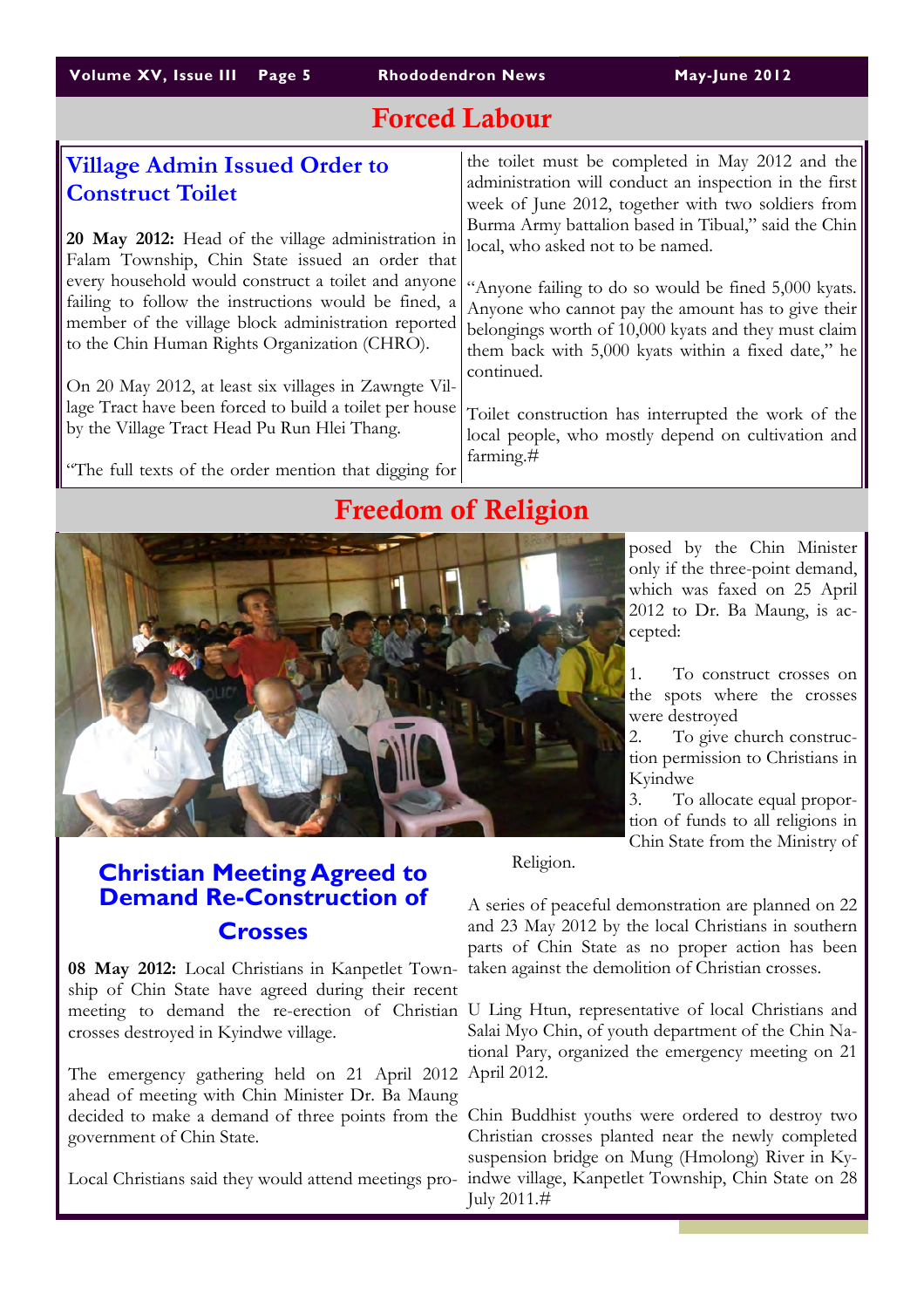Volume XV, Issue III Page 6 Rhododendron News May-June 2012

# Buddhist Youths Attacked Chin Christians in Chin State

| 28 May 2012: Nine local Buddhist youths interrupted incident, according to an eye-witness.<br>a Christian service and physically attacked worshipers                                                                                                                                                |                                                                                       |                                                                                                                                                                                                           |                                                                                                                                                                                                                                                                                                                       |
|-----------------------------------------------------------------------------------------------------------------------------------------------------------------------------------------------------------------------------------------------------------------------------------------------------|---------------------------------------------------------------------------------------|-----------------------------------------------------------------------------------------------------------------------------------------------------------------------------------------------------------|-----------------------------------------------------------------------------------------------------------------------------------------------------------------------------------------------------------------------------------------------------------------------------------------------------------------------|
|                                                                                                                                                                                                                                                                                                     | in Nga-Shaung (Ng' Ghong) village, Mindat Town-<br>ship of Chin State last Wednesday. |                                                                                                                                                                                                           | The 40-year-old house owner reported details of what<br>had happened during the Christian worship service to<br>the Mindat Police Station on 25 May 2012.                                                                                                                                                             |
|                                                                                                                                                                                                                                                                                                     |                                                                                       | The Chin Buddhists entered Pu Kee Law's house<br>'uninvited' where a worship service was held around<br>8pm at night by members of the Gospel Baptist<br>Church (GBC), violently beating up the Christian | Since last Saturday, three police officers have been<br>assigned to start hunting down the nine Chin Bud-<br>dhists in Nga-Shaung village and its surrounding ar-                                                                                                                                                     |
|                                                                                                                                                                                                                                                                                                     |                                                                                       | leaders including Rev. Ling<br>Thang, Rev. Ling Tam and                                                                                                                                                   | eas.                                                                                                                                                                                                                                                                                                                  |
|                                                                                                                                                                                                                                                                                                     | "The Buddhist<br>youths came                                                          | Saya Mnai Ling.<br>One of the local Christian<br>the incident, said: "The                                                                                                                                 | Buddhist leader Mnai Khui Shing has been accused of<br>repeatedly throwing verbal abuses against local Chris-<br>tians and harassing some Christian family members in<br>leaders, who eye-witnessed the past, according to local sources.                                                                             |
|                                                                                                                                                                                                                                                                                                     | into Pu Kee<br>Law's house<br>suddenly and                                            | Pu Kee Law's house sud-                                                                                                                                                                                   | Buddhist youths came into One of the Chin Christian government employees<br>said: "What had happened at the house of Pu Kee<br>denly and ordered the wor- Law was unfair and discriminatory. He wants justice<br>ship service to stop. Then, and reported the case to the police. As Burma has                        |
|                                                                                                                                                                                                                                                                                                     | ordered the                                                                           | worship leaders."                                                                                                                                                                                         | they started attacking the been claimed as a democratic country now, there<br>must be freedom of worship."                                                                                                                                                                                                            |
|                                                                                                                                                                                                                                                                                                     | worship<br>service to stop.<br>Then, they<br>started                                  | "Some<br>body while others kicked Om Hning and Kee Thung.                                                                                                                                                 | [Buddhist youths] The Buddhist attackers include Pu Mnai Khui Shing,<br>grabbed Rev. Ling Thang's a married man in his 30s, Naing Thang, Thang Ha<br>hairs, shook his head and Om, Khui Shing Mang, Ha Thang and Khui Shing<br>punched him all over his Ling in their 20s, and three teenagers, Mnai Khawlam,         |
|                                                                                                                                                                                                                                                                                                     | attacking the<br>worship<br>leaders."                                                 | Mnai<br>Ling,<br>Saya<br>music<br>the guitar into pieces,"<br>added the Christian leader.                                                                                                                 | leader. They hit and broke   Pu Mnai Khui Shing has been claimed to have inten-<br>tionally recruited the other eight Buddhists to disrupt<br>the worship service and commit violent assaults<br>against Chin Christian worshipers.                                                                                   |
|                                                                                                                                                                                                                                                                                                     |                                                                                       | Rev. Ling Thang, who is in<br>his 50s, got minor head in-<br>juries while the 22 year-old<br>Christian music leader was<br>said to have his nose broken and bleeding in an un-                            | The fresh physical attack against Chin Christians took<br>place while Rev. Ling Tam, a guest speaker, was<br>preaching at a night worship service to a congregation<br>of 15 Christian believers.                                                                                                                     |
|                                                                                                                                                                                                                                                                                                     | provoked attack.                                                                      |                                                                                                                                                                                                           | Cho-Chin village, Nga-Shaung, in southern parts of                                                                                                                                                                                                                                                                    |
| The nine Buddhist youths led by Pu Mnai Khui Shing<br>pointed their fingers at the Christian leader, saying:<br>"You, Christians, said your God can save you, where<br>is your God to save you now? We do not want Chris-<br>tians in this village. You all Christians get out of this<br>village." |                                                                                       |                                                                                                                                                                                                           | Chin State is comprised of 92 households in two<br>blocks, the old Nga-Shaung and the new Nga-Shaung<br>(Mading or Mdüng) with 5 Christian families. The rest<br>of the villagers are Animists and Buddhists with a<br>Buddhist monk from Naungcho Town of Shan State<br>working as their missionary since late 2011. |
| Pu Kee Law was threatened to lock his house and get   Reporting by Jeremy Hoipang<br>out of the village by Pu Mnai Khui Shing during the   jeremyhoipang@rocketmail.com                                                                                                                             |                                                                                       |                                                                                                                                                                                                           |                                                                                                                                                                                                                                                                                                                       |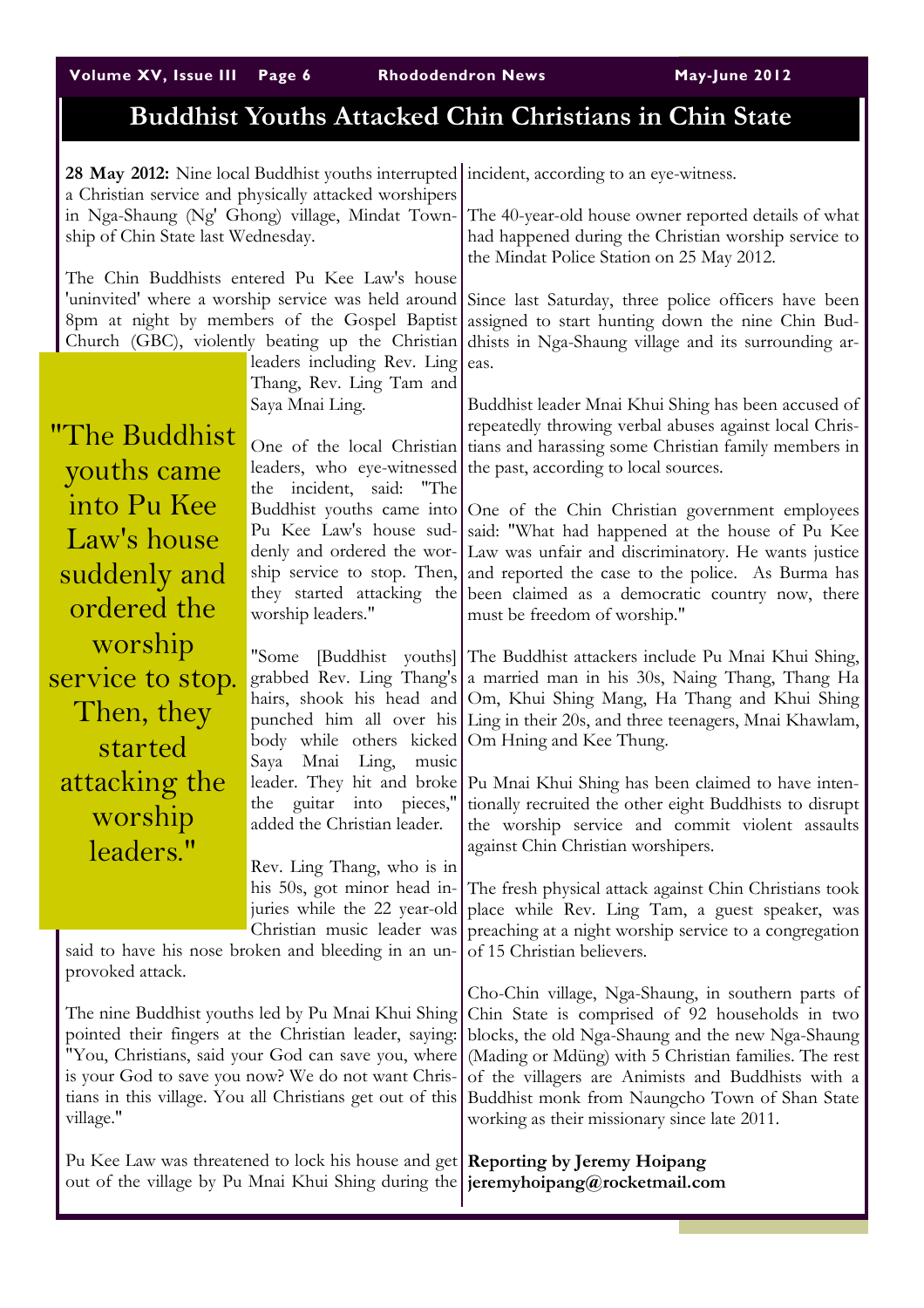# Other Human Rights Violations



# Forced Relocation in Kalaymyo

### 16 May 2012:

ore than 160 Chin families are struggling to rebuild new houses in Taungphila of Kalaymyo in Sagaing Division after being

forced to relocate due to an expansion of Kalaymyo Airport.

The families, who were ordered to move out from Pinlung-7 Ward near the airport in July 2010, are just given a land plot of 40ft by 60ft in a new place as compensation by the authorities, according to a local reporter.

"Families are facing trouble in constructing houses as they haven't got enough money. We heard that some families received a certain amount of money from the authorities while others got nothing.

But all of them are now struggling," the Chin reporter told Chinland Guardian.

Up to date, an estimated total of 165 households have been forced for relocation due to the expansion of Kalaymyo Airport since 2010.

The local authorities in charge of the new location

Over 160 Families in Trouble after have been accused of taking some plot of land for themselves out of the actual size given to each family, according to another source.

> "We were told that we would get an area of land measuring 60ft by 80ft. But what we actually got is only 40ft by 60ft, which means a 20ft-by-20ft plot of land has been missing in the process," a family was quoted as saying.

> > Some households who had got bigger sizes of land or more than one house near the Kalaymyo Airport are given only one plot of land in the new place of Taungphila, according to the reporter, who conducted interviews with the affected families.

> > More than 600 family members affected by the ongoing expansion of the Kalaymyo Airport are mostly of Chin ethnicity residing in Pinlong-7 Ward of Kalaymyo.

> > "We made a report of the situation to the local authorities but no action has

been taken regarding this unfair matter facing the local people until today," complained one of the families.

The expansion construction of the airport has been undertaken since March this year by a construction company owned by U Tay Za, a Burmese business tycoon closely linked to Senior General Than Shwe.#

More than 600 family members affected by the ongoing expansion of the Kalaymyo Airport are mostly of Chin ethnicity ...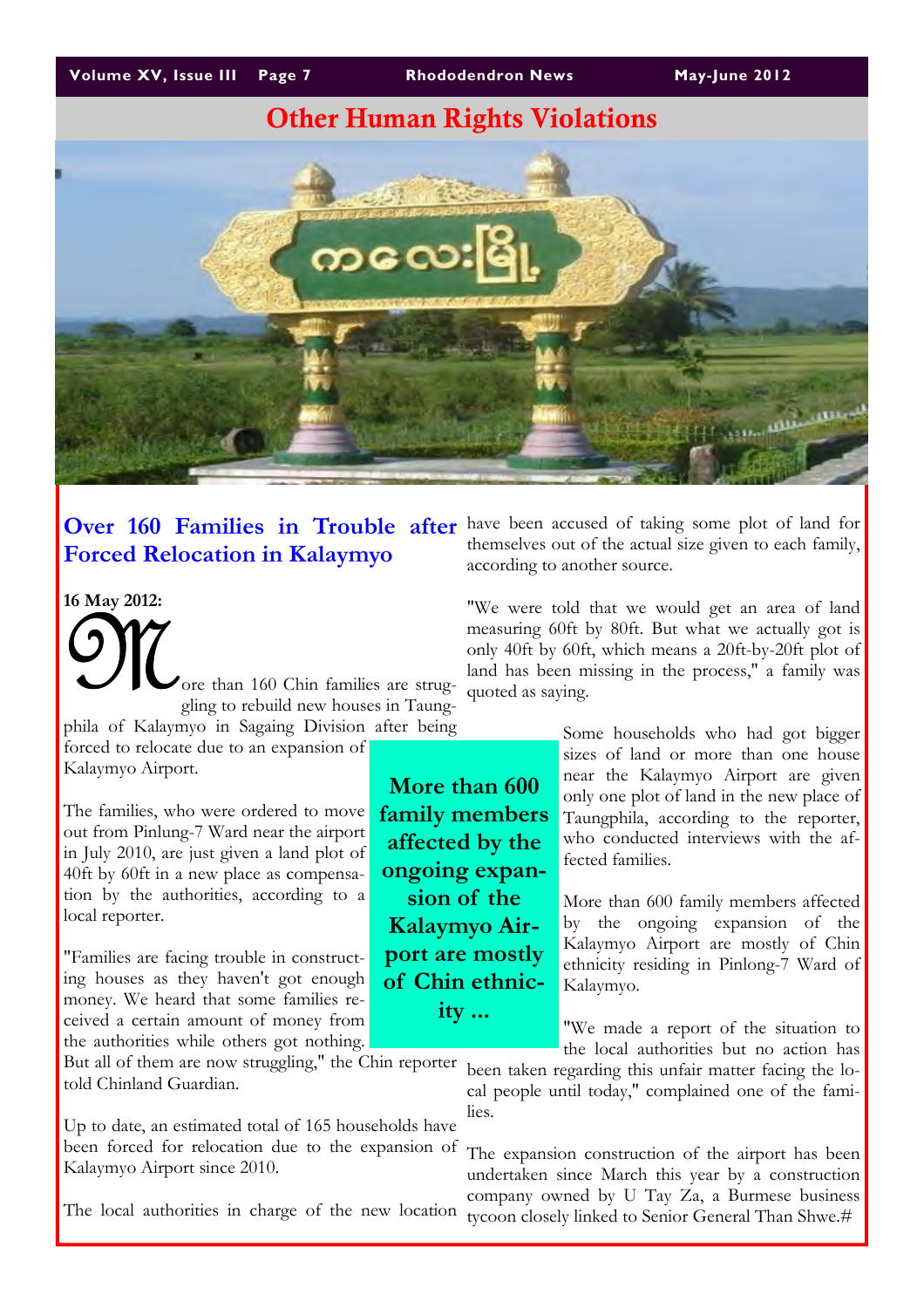| Volume XV, Issue III                                                                                                                                                                                                                                                                                                           | May-June 2012                                                                                                                                                                                                                                                     |
|--------------------------------------------------------------------------------------------------------------------------------------------------------------------------------------------------------------------------------------------------------------------------------------------------------------------------------|-------------------------------------------------------------------------------------------------------------------------------------------------------------------------------------------------------------------------------------------------------------------|
| Page 8                                                                                                                                                                                                                                                                                                                         | <b>Rhododendron News</b>                                                                                                                                                                                                                                          |
| Chin Locals Interrogated for Lemro                                                                                                                                                                                                                                                                                             | Lemro Dam Project, asking the locals about the accusa-                                                                                                                                                                                                            |
| <b>Dam Project</b>                                                                                                                                                                                                                                                                                                             | tions.                                                                                                                                                                                                                                                            |
| 07 June 2012: At least four local leaders in Paletwa                                                                                                                                                                                                                                                                           | "Firstly, he [Htay Lwin] asked the engineers and manual                                                                                                                                                                                                           |
| Township, Chin State have undergone interrogation for                                                                                                                                                                                                                                                                          | workers. Then secondly, he also questioned Khophei-                                                                                                                                                                                                               |
| about an hour after falsely being accused of threatening                                                                                                                                                                                                                                                                       | shei village leaders including Pu Ma Thang and Pu                                                                                                                                                                                                                 |
| engineers and passing information about the ongoing                                                                                                                                                                                                                                                                            | Kyaw Aye. He raised questions based on the com-                                                                                                                                                                                                                   |
| Lemro (Phunglong) Dam Project to news media.                                                                                                                                                                                                                                                                                   | plaint," explained the Chin leader.                                                                                                                                                                                                                               |
| Second Lieutenant U Saw Shwe, Deputy Head of                                                                                                                                                                                                                                                                                   | "U Htay Lwin also asked why the locals are against the                                                                                                                                                                                                            |
| Mrauk-U Police Station in Arakan State, interrogated                                                                                                                                                                                                                                                                           | project, how and who organised the Anti-Lemro Dam                                                                                                                                                                                                                 |
| Pu Ai Läi, Pu Ma Thang and Pu Kyaw Aye from                                                                                                                                                                                                                                                                                    | Project. It was the first investigation in regards to the                                                                                                                                                                                                         |
| Khopheishei village and Church of Myanmar Province                                                                                                                                                                                                                                                                             | Lemro Dam Project," added the local leader.                                                                                                                                                                                                                       |
| (Anglican) Pastor Rev. Teng Shü from Tanthaung vil-<br>lage on 31 May 2012.                                                                                                                                                                                                                                                    | One of the Dai Chin leaders said they had never threat-<br>ened the engineers and workers to shoot with their<br>bows and arrows and had never shot them with cata-                                                                                               |
| The interrogation took place after one of the engineers<br>in charge of the Lemro Dam Project filed a complaint,<br>accusing the locals of shooting the workers as well as<br>engineers with catapults and of stealing construction<br>materials.                                                                              | pults, adding: "No one stole any materials. The site has<br>good security as it is always protected by policemen.<br>We don't dare to approach the site as we are not al-<br>lowed to even pass by."                                                              |
| "U Saw Shwe asked if the accusations were true and                                                                                                                                                                                                                                                                             | Another local Chin said that it was unfair as all the ac-                                                                                                                                                                                                         |
| who were the leaders of the Anti-Lemro Dam Project.                                                                                                                                                                                                                                                                            | cusations were wrong and the locals felt disappointed                                                                                                                                                                                                             |
| The nature of his interrogation was not aggressive but                                                                                                                                                                                                                                                                         | because Lemro River has been invaded without their                                                                                                                                                                                                                |
| very tense. We don't know what will happen next but                                                                                                                                                                                                                                                                            | consent.                                                                                                                                                                                                                                                          |
| we are much worried," said one of the Dai Chin lead-<br>ers.<br>When asked about his intervention from Arakan State<br>on Chin issues happening in Chin State, Mrauk-U Dep-                                                                                                                                                    | One of the Chin leaders said: "The locals are not happy<br>with what has been going on with the river that they<br>much depend on for their daily livelihoods. They have<br>created a Facebook campaign 'Save Lemro River' with<br>photos and videos uploaded."   |
| uty Head U Saw Shwe reportedly said he was ordered                                                                                                                                                                                                                                                                             | The construction has been carried out on the Lemro                                                                                                                                                                                                                |
| directly from Naypyidaw to investigate the situation.                                                                                                                                                                                                                                                                          | River near Khopheishei village under the supervision of                                                                                                                                                                                                           |
| Saw Shwe also made it clear that the interrogation was<br>conducted because of the engineer's complaint, sent to<br>Naypyidaw, against publications on the Lemro Dam<br>Project by news media including the Chinland Guard-<br>ian on 7 April 2012, according to a Christian leader<br>from Mindat, who asked not to be named. | ten Chinese and Burmese engineers from Shwetaung<br>Hydro-power Co. Ltd, Junction Model and High Tech<br>Company (Burma), China Datang Overseas Investment<br>Co. Ltd (CDOIC) and Hydro China Xibei Engineering<br>Company (China), according to sources.         |
| One of the leaders being interrogated was quoted as                                                                                                                                                                                                                                                                            | The Lemro River Dam Project, a joint venture between                                                                                                                                                                                                              |
| saying that they were suspected of spreading the news                                                                                                                                                                                                                                                                          | China and Burma starting since 2009, has been opposed                                                                                                                                                                                                             |
| about the ongoing project, adding: "The authorities are                                                                                                                                                                                                                                                                        | by the local communities saying it would not benefit but                                                                                                                                                                                                          |
| still working hard to find out who was responsible."                                                                                                                                                                                                                                                                           | have negative impacts on the local community.                                                                                                                                                                                                                     |
| A Dai Chin leader in exile has accused the government<br>of trying to hide the truth from the people and of ig-<br>noring their voices.                                                                                                                                                                                        | 90 percent of the electricity to be generated by the pro-<br>ject will be sold to Bangladesh and the remaining 10<br>percent will be put aside for the government while local<br>people are not informed of the possible impacts, both<br>negative and positive.# |
| Soon after the complaint sent to Naypyidaw by the en-<br>gineer, U Htay Lwin, of Mindat District Administration<br>Office, made a visit on 21 May 2012 to the site of the                                                                                                                                                      | <b>Reporting by Jeremy Hoipang</b><br>jeremyhoipang@rocketmail.com                                                                                                                                                                                                |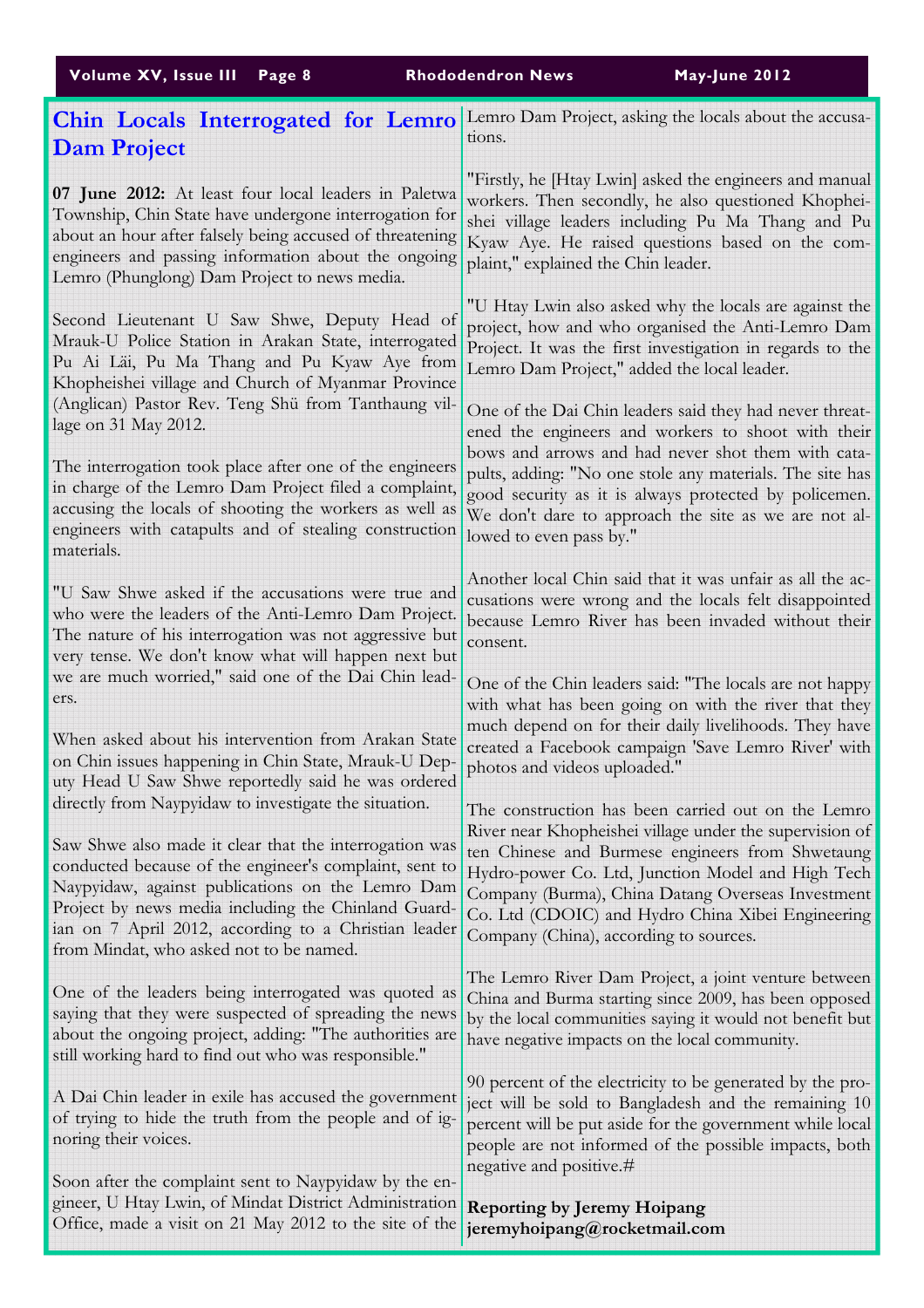| Volume XV, Issue III                                                                                                                                                                                                                                                                             | May-June 2012                                                                                                                                                                                                                                                                                                                                                            |
|--------------------------------------------------------------------------------------------------------------------------------------------------------------------------------------------------------------------------------------------------------------------------------------------------|--------------------------------------------------------------------------------------------------------------------------------------------------------------------------------------------------------------------------------------------------------------------------------------------------------------------------------------------------------------------------|
| Page 9                                                                                                                                                                                                                                                                                           | <b>Rhododendron News</b>                                                                                                                                                                                                                                                                                                                                                 |
| <b>Rescued Chin Maid Admitted</b>                                                                                                                                                                                                                                                                | Her brother also said her sister arrived in Rangoon                                                                                                                                                                                                                                                                                                                      |
| $\mathbf{to}$                                                                                                                                                                                                                                                                                    | from Singapore on 28 May 2012 but had been kept                                                                                                                                                                                                                                                                                                                          |
| <b>Mental Hospital in Rangoon</b>                                                                                                                                                                                                                                                                | inside the house by her Chin agent Daw Si Pan.                                                                                                                                                                                                                                                                                                                           |
| 23 June 2012: Ms Aung Nang, who was flown from                                                                                                                                                                                                                                                   | "As soon as I heard the news that my sister got back                                                                                                                                                                                                                                                                                                                     |
| Singapore after working as a housemaid for about 10                                                                                                                                                                                                                                              | to Rangoon and was picked up from the airport by                                                                                                                                                                                                                                                                                                                         |
| months, has been admitted to Ywarthargyi Psychiatric                                                                                                                                                                                                                                             | Daw Si Pan, I went to her house. However, the agent                                                                                                                                                                                                                                                                                                                      |
| Hospital in Rangoon, Burma since last Monday.                                                                                                                                                                                                                                                    | didn't let me see my sister," added Aung Htat.                                                                                                                                                                                                                                                                                                                           |
| The 23-year-old Khumi Chin has suffered from men-                                                                                                                                                                                                                                                | With assistance from the police, Aung Htat finally                                                                                                                                                                                                                                                                                                                       |
| tal problems due to exploitation and deception by her                                                                                                                                                                                                                                            | managed to get her sister out from the house deten-                                                                                                                                                                                                                                                                                                                      |
| agents Daw Elly in Singapore and Daw Si Pan in Ran-                                                                                                                                                                                                                                              | tion on 12 June 2012 after he failed to secure her re-                                                                                                                                                                                                                                                                                                                   |
| goon with her salary, according to her brother.                                                                                                                                                                                                                                                  | lease on three separate occasions.                                                                                                                                                                                                                                                                                                                                       |
| Ms Aung Nang earned only 20 Singaporean dollars a                                                                                                                                                                                                                                                | The Khumi Media Group quoted Aung Htat as saying                                                                                                                                                                                                                                                                                                                         |
| month for her work as a housemaid to a Chinese Sin-                                                                                                                                                                                                                                              | that Aung Nang got unconscious in the airport when                                                                                                                                                                                                                                                                                                                       |
| gaporean family despite promises given to her by her                                                                                                                                                                                                                                             | she drank what was thought to be a bottle of water                                                                                                                                                                                                                                                                                                                       |
| agent that the salary would be 420.                                                                                                                                                                                                                                                              | offered by her agent Daw Si Pan.                                                                                                                                                                                                                                                                                                                                         |
| Her agent named Daw Elly from Burma in Singapore<br>took away 400 Singaporean dollars out of her total<br>salary in advance from her employer every month,<br>leaving only 20 for Ms Aung Nang.                                                                                                  | Daw Si Pan, who is now sued over human trafficking,<br>is said to have received treatment at a hospital in Ran-<br>goon after collapsing during an interrogation con-<br>ducted at a local police station by the police on 12<br>June 2012.                                                                                                                              |
| "She was not only exploited by her agent but also bul-<br>lied by her employer in Singapore. After 10 months,<br>she suffered from mental disorder and depression,<br>explained her brother Aung Htat in Rangoon.                                                                                | Originally from Yetakhun village in Paletwa Township<br>of Chin State, Ms Aung Nang went to Singapore on 6<br>July 2011 through the help of Burmese agents. #                                                                                                                                                                                                            |
|                                                                                                                                                                                                                                                                                                  | <b>Event &amp; Protest</b>                                                                                                                                                                                                                                                                                                                                               |
| <b>Demonstration Planned to</b><br><b>Protest ZNC Registration Refusal</b><br>23 May 2012:                                                                                                                                                                                                       | <b>Coffs Harbour and Wollongong cities would meet</b><br>in Canberra and stage a protest in front of the Bur-<br>mese Embassy and the house of Australia's Parlia-<br>ment.                                                                                                                                                                                              |
| omi communities in Australia, Malaysia                                                                                                                                                                                                                                                           | <b>Burma's Union Election Commission turned down</b>                                                                                                                                                                                                                                                                                                                     |
| and Thailand are to protest in front of                                                                                                                                                                                                                                                          | party registration application of ZNC on the basis                                                                                                                                                                                                                                                                                                                       |
| the Burmese embassy next Monday                                                                                                                                                                                                                                                                  | that the term 'Zomi' is not included in the 130-plus                                                                                                                                                                                                                                                                                                                     |
| against recent rejection by Burma's government to                                                                                                                                                                                                                                                | 'national races' officially recognized by the Burmese                                                                                                                                                                                                                                                                                                                    |
| <b>ZNC's (Zomi National Congress) application to</b>                                                                                                                                                                                                                                             | government.                                                                                                                                                                                                                                                                                                                                                              |
| register as a political party.<br>The Monday rally will demand an official recognition<br>of 'Zomi' as an ethnic tribal group, equal rights and<br>freedom entitled to ethnic nationalities in the coun-<br>try from the new government of Burma, according<br>to ABC Radio Australia yesterday. | ZNC, a political party that won two seats from<br>Chin State during the 1990 Elections, has been<br>asked to change the name of the party and to sub-<br>mit a new application before the end of this month.<br>ZNC Chairman Pu Chin Sian Thang, 74, said the<br>party is calling an emergency meeting soon to dis-<br>cuss issues relating to the 'unexpected' require- |
| The Zomi Association Australia Inc. (ZAA) said                                                                                                                                                                                                                                                   | ments set by the Election Commission to get regis-                                                                                                                                                                                                                                                                                                                       |
| Zomis residing in Melbourne, Brisbane, Adelaide,                                                                                                                                                                                                                                                 | tered as a legal political party. #                                                                                                                                                                                                                                                                                                                                      |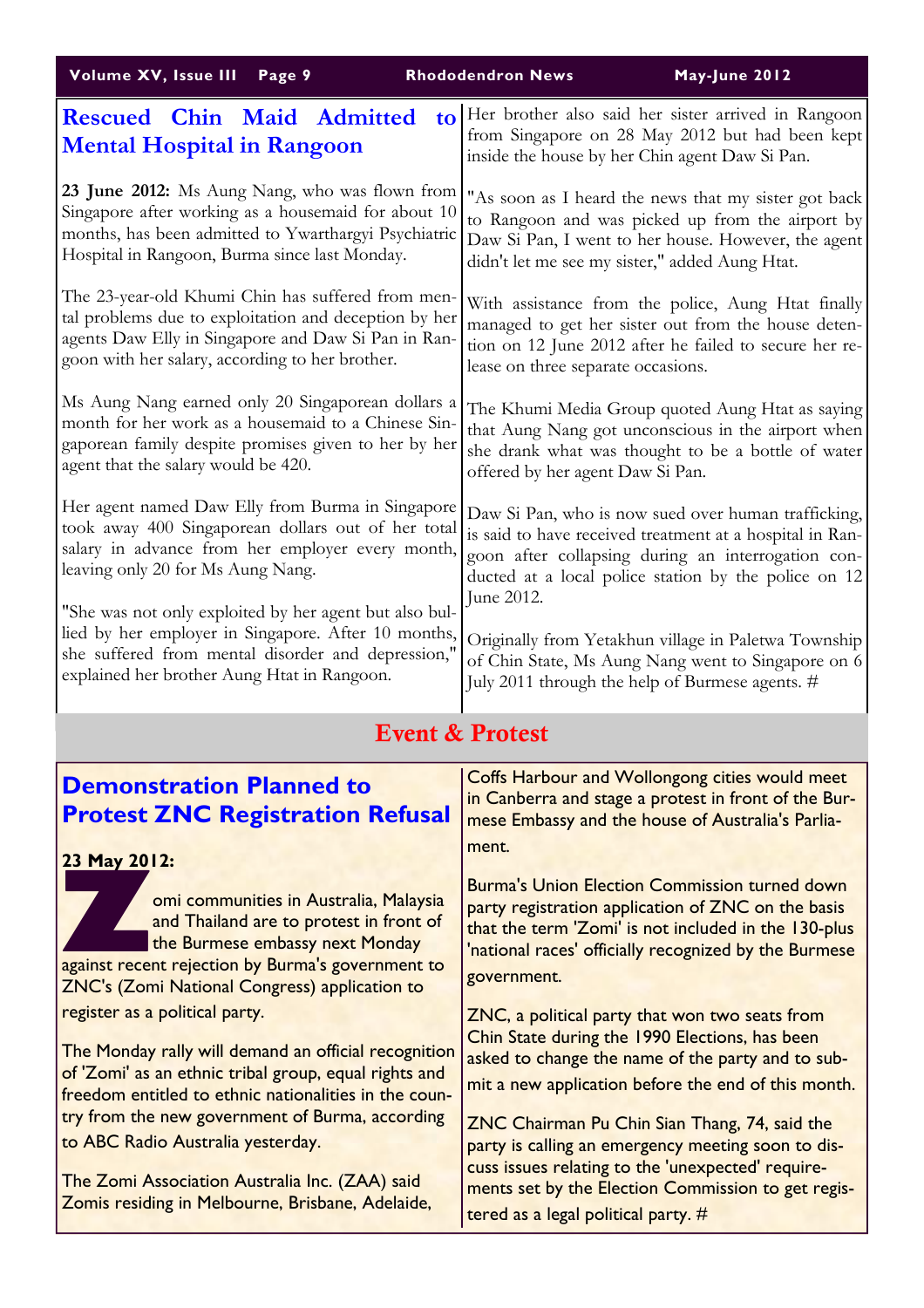# Volume XV, Issue III Page 10 Rhododendron News May-June 2012

# Former Chin Political Prisoner Named among Hero Award **Recipients**

27 May 2012: Anthony Kap Khan Khual, who was released in January this year after spending four of his eight-year sentence in Burma, is among five recipients elected for the 'Unknown Hero Award'.

The former Chin political prisoner, together with other four, will be presented the award on 19 June 2012, Aung San Suu Kyi's 67th birthday, in recognition of their commitment and selfless sacrifices for the peoples of Burma, according to DVB.

Kap Khan Khual, youth leader of the Zomi National Congress (ZNC) and nephew of Pu Chin Sian Thang, is expected to receive the 'Unknown Hero Award' in a ceremony to be held at the headquarters of the National League for Democracy (NLD) in Rangoon.

The five heroes elected by the Award's committee of Japan-based Burmese exiles will be awarded a medal and a monetary reward of 10 lakhs in Burmese currency.

When asked about his plans just after his release from Pathein Prison, Anthony told Chinland Guardian that he would continue his work as **B** much as he could for the sake of his people and his country.



Kap Khan Khual (Photo: www.zomimessenger.com)

င်းသားလှငယ်များ ပူးပေါင်းခ

ုတောင်ဒဏ် (စ) နှစ်

Arrested during the September 2007 uprising and convicted under the Electronic Act, Kap Khan Khual was freed during the presidential pardon in January 2012 while serving his imprisonment in Burma.#

# Humanitarian Situation

# Storm-Hit Villagers Still Struggling in Chin State

08 May 2012:

 $\sum_{\substack{\text{ozr.} \text{par}}}$ ozens of families in southern parts of Chin State are still struggling to rebuild their lives in the 'devastating' aftermath of a tropical storm that destroyed houses last month.

Over 60 households in Khengsanu of Paletwa Township are left with no shelters after the village was hit hard by strong winds on 7 April 2012.

Pu Bu Thang, village chairman, said: "We haven't got any help so far from the government or any other organizations. Even no one seems to know about the recent natural disaster. We are surviving by helping and sharing each other on our own."

"As our village [Khengsanu] is very far away from the main towns of Paletwa, Matupi, Mindat and Kanpetlet, it is very difficult to report our situation to the government admin offices," added the Dai-Chin village chairman.

A total of 9 houses were completely destroyed, with the rest of the village being severely or partly ruined, according to Pu Bu Thang.

Some homeless families are known to have been temporarily staying in the school building while others share houses, which are also partly damaged by the storm.

A local witness from Mindat town said: "The whole village was chaotic. Children were crying, adults were shouting and domestic animals were screaming and running here and there as the wind blew for almost an hour."

Located in the interior part of southern Chin State, Khengsanu is about 4 to 5 days' walk from Paletwa, Mindat, Matupi and Kanpetlet towns as the remote village is not accessible by car.

Early last month, more than 140 houses were also destroyed by a tropical storm in Thantlang and Tedim townships of Chin State.

Reporting by Jeremy Hoipang jeremyhoipang@rocketmail.com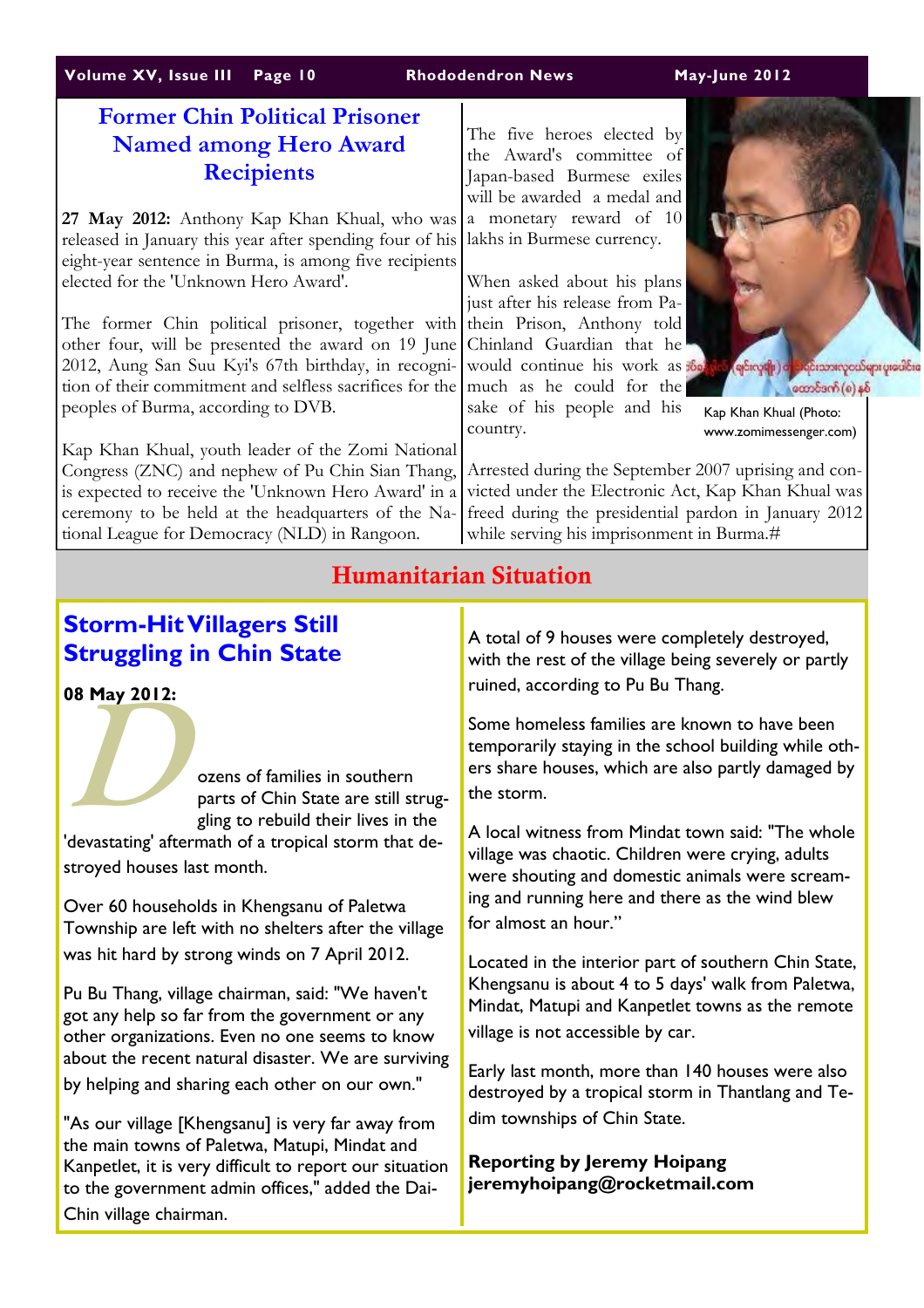# Water Shortages Worsen in Falam due to Military Constructions



Bamboo-pipe (left) and plastic pipe used to bring water to community in Chin State (Photo: CHRO)

Parts of the aggravating water problems are also associated with high temperatures during the dry season and a corrupt management of the local municipal department in charge of water supplies.

| 29 May 2012: The situation of water                        | tem still in use without proper main-                                   |
|------------------------------------------------------------|-------------------------------------------------------------------------|
| scarcity has become worse in Falam                         | tenance has been described as a                                         |
| of Chin State after consumption of a                       | source of water problems facing the                                     |
| large volume of water for the ongo-                        | Chin locals in Burma's poorest state.                                   |
| ing construction projects of the mili-                     |                                                                         |
| tary base in the northwestern town.                        | "These days, the people don't get                                       |
|                                                            | water from the pipeline even once a                                     |
| Burma Army soldiers from Light                             | week any more. The water would                                          |
| Infantry Battalion No. 266 based on                        | run only for about an hour even                                         |
| Vankau Hill in Falam town have                             | when it is made available. Then, the                                    |
| been accused of unfairly diverting                         | soldiers would take control of it                                       |
| water from the main pipeline that                          | again," said the Chin local.                                            |
| provides for the people in the hill                        |                                                                         |
| town of Chin State.                                        | Members of the local Municipal De-                                      |
|                                                            | partment have also been accused of                                      |
| About 70 households in Ciinmual                            | re-routing water from the commu-                                        |
| together with the Nursing Training                         | nity-shared storage into families who                                   |
| School, the Falam Hospital, the                            | could afford to pay more money.                                         |
| Zomi Theological College as well as                        |                                                                         |
| High School No. 2 have been most                           | Some Falam locals are said to have                                      |
| affected by the military construc-                         | fetched buckets of water by cars or                                     |
| tions, according to a local quoted as                      | scooters from a stream or pond                                          |
| saying by the Chin World Media.                            | about 2 miles away from the town.                                       |
|                                                            |                                                                         |
| Parts of the aggravating water prob-                       | Last month, people in Hakha town                                        |
| lems are also associated with high                         | were collected money by the Town-                                       |
| temperatures during the dry season                         | ship Admin Office on the direct or-                                     |
| and a corrupt management of the                            | der of the government of Chin State                                     |
| local municipal department in charge<br>of water supplies. | for celebrating the Burmese New<br>Year Water Festival amid acute water |
|                                                            | shortages. #                                                            |
| And the 'decaying' water supply sys-                       |                                                                         |
|                                                            |                                                                         |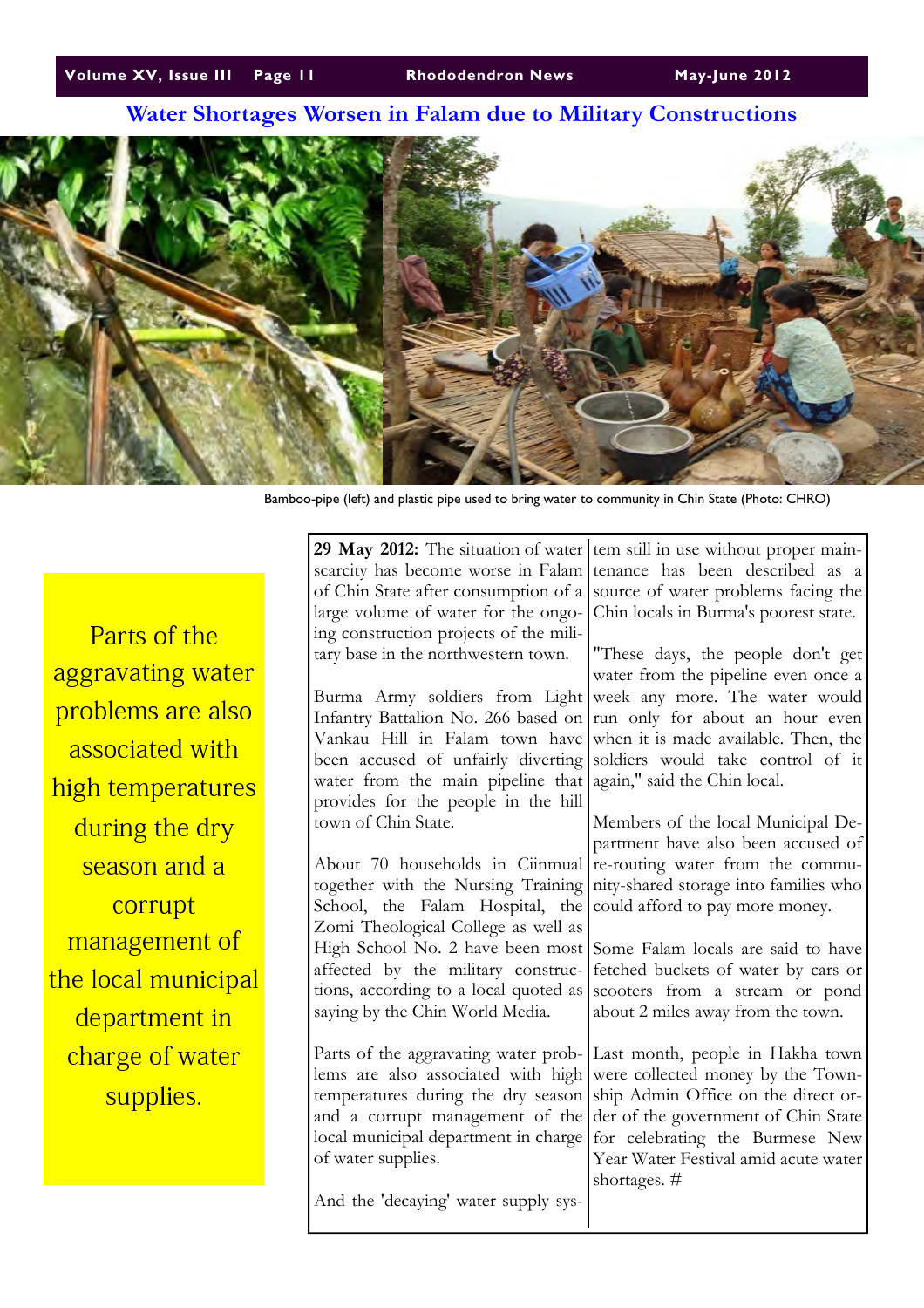# Situation of Refugees



# English Nursery School Opened at Nupo Refugee Camp

24 May 2012:

24 May 2012:<br>
efugees from Burma living at the Nupo Refugee Camp along the Thai-Burma border have<br>
started a new 'informal' English nursery gee Camp along the Thai-Burma border have started a new 'informal' English nursery school with 25 children in a bamboo-built house around mid this month.

The first nursery school that uses English as a teaching language in the refugee camp is established with financial contributions and donations from Chin communities and other organizations as well as individuals.

Mangpu, a leading Chin teacher of the Nursery School, told Chinland Guardian: "We are happy that we could do something for our children here in the camp. We are pleased to work although we have many challenges."

Due to insufficient fund, the initial plans to start an English Primary School this summer has not been successful, according to the Chin teacher.

"Because of some inconvenience, we could not open an English Primary School this year but plan to open it later. The current bamboo school building is 35 feet long and 16 feet wide," added Mangpu.

With limited teaching materials available for the students, the nursery school has got only two volunteer teachers at present.

Camp leaders said they are working hard to raise fund for establishing an English-medium primary school that will teach four subjects including English, Mathematics, Social Studies and Hygiene to children from the kindergarten to Grade-1 classes.

The primary school is planned to accept about 80 refugee children in the camp as students no matter what religion and ethnicity they belong to, according to the leaders.

More than 50 Chin children under the age of 13 are currently stranded in the Nupo Refugee Camp, home to about 5,537 students out of an estimated total population of 15,000 with the majority being Karen. #

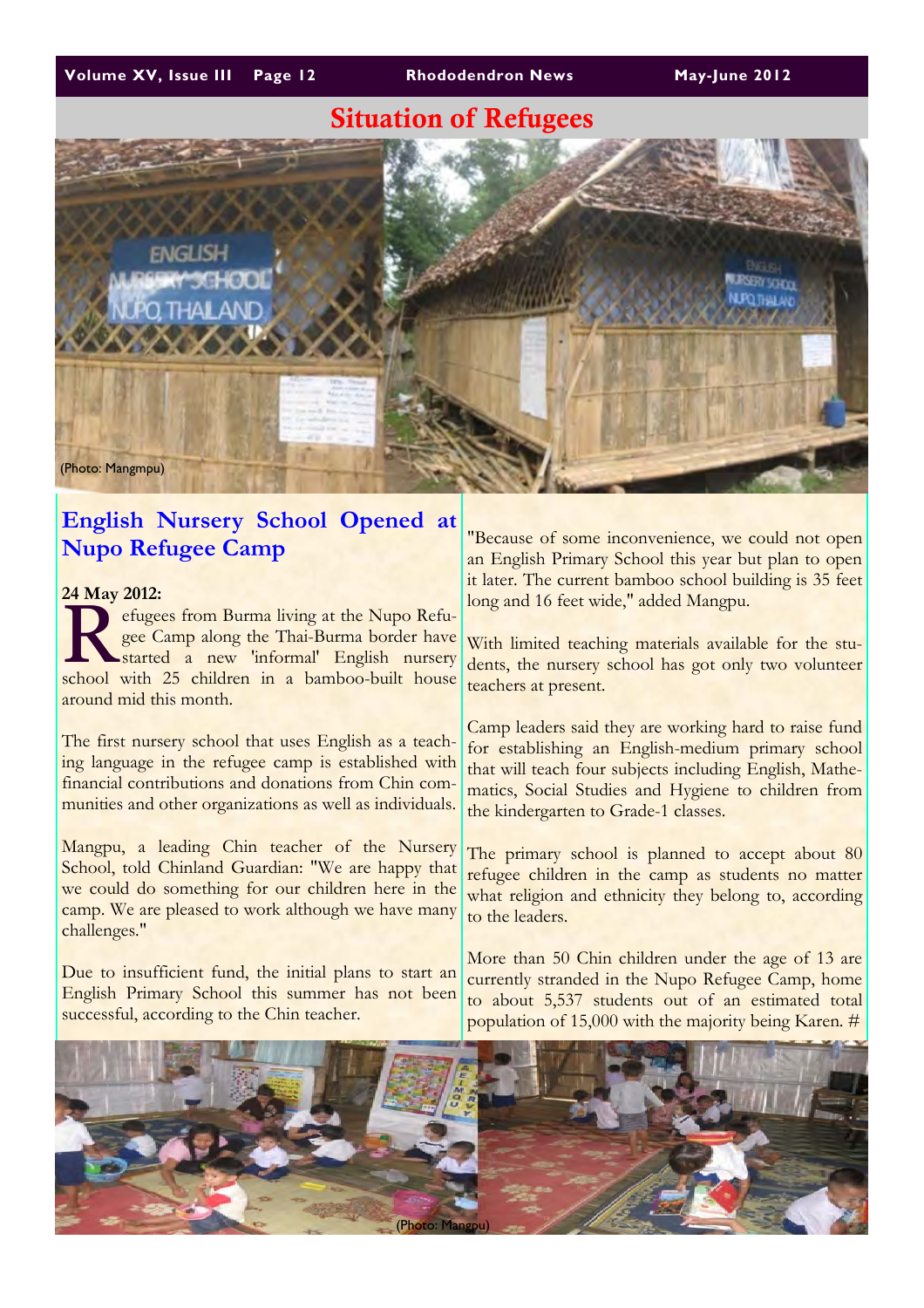| Volume XV, Issue III Page 13                                                                                                                                                                                                                                                                                                                                                                                                                                                                                                                                                                                                                               |                             | <b>Rhododendron News</b>                                                                                                                                                                                                                                                                                                                                                                                | May-June 2012                                                                                                                                                                                                                                                                                                                                                                                                                                                                                                                                                                                                                                                                                                                                                                                                                                                    |
|------------------------------------------------------------------------------------------------------------------------------------------------------------------------------------------------------------------------------------------------------------------------------------------------------------------------------------------------------------------------------------------------------------------------------------------------------------------------------------------------------------------------------------------------------------------------------------------------------------------------------------------------------------|-----------------------------|---------------------------------------------------------------------------------------------------------------------------------------------------------------------------------------------------------------------------------------------------------------------------------------------------------------------------------------------------------------------------------------------------------|------------------------------------------------------------------------------------------------------------------------------------------------------------------------------------------------------------------------------------------------------------------------------------------------------------------------------------------------------------------------------------------------------------------------------------------------------------------------------------------------------------------------------------------------------------------------------------------------------------------------------------------------------------------------------------------------------------------------------------------------------------------------------------------------------------------------------------------------------------------|
| <b>Fraud Allegations Prompt UN</b><br><b>Investigation of Chin Refugee</b>                                                                                                                                                                                                                                                                                                                                                                                                                                                                                                                                                                                 |                             | 2012<br>April                                                                                                                                                                                                                                                                                                                                                                                           | in attempts to record<br>details<br>of<br>'undocumented' Chin asylum seekers ahead of a major<br>crackdown planned by the Malaysian authorities.                                                                                                                                                                                                                                                                                                                                                                                                                                                                                                                                                                                                                                                                                                                 |
| <b>Groups</b><br>19 June 2012: The UNHCR in Malaysia has since late<br>last month taken investigative measures against some<br>Chin communities in Kuala Lumpur over a fraudulent<br>practice committed among member refugees.                                                                                                                                                                                                                                                                                                                                                                                                                             |                             | groups from Burma.                                                                                                                                                                                                                                                                                                                                                                                      | The programme has been suspended since 25 May 2012<br>following the 'bribery' allegations after the UNHCR had<br>completed the name-recording of Chin refugees staying<br>outside of Kuala Lumpur and of refugees of other ethnic                                                                                                                                                                                                                                                                                                                                                                                                                                                                                                                                                                                                                                |
| Chin refugee communities are still going through a series<br>of investigations after being accused of taking money<br>from their member refugees during the UNHCR name-<br>recording process, which was to be conducted free of<br>charge.                                                                                                                                                                                                                                                                                                                                                                                                                 |                             | from their members."                                                                                                                                                                                                                                                                                                                                                                                    | One of the Chin refugees, who returned from the Full<br>Gospel Assembly Church where the name-listing was<br>scheduled to take place, told Chinland Guardian: "When<br>I got there, I was told that the name collection has been<br>postponed because some Chin communities took money                                                                                                                                                                                                                                                                                                                                                                                                                                                                                                                                                                           |
| A UNHCR staff member in Malaysia was quoted by a<br>Chin newsletter as saying of their knowledge that some<br>leaders of the Chin refugee communities had taken<br>bribes for the name-listing programme, adding:"Only<br>after we could identify those responsible for this kind of<br>fraud will the name-recording resume."                                                                                                                                                                                                                                                                                                                             |                             | make us suffer like this."                                                                                                                                                                                                                                                                                                                                                                              | A Chin woman in her late forties complained: "All<br>'undocumented' Chin refugees in Kuala Lumpur have<br>now suffered because of one or two money-loving lead-<br>ers. They [community leaders] are to help but not to                                                                                                                                                                                                                                                                                                                                                                                                                                                                                                                                                                                                                                          |
| UNHCR's new move called 'Bio-Data Collecting Exer-<br>cise' was conducted in collaboration with members of<br>COBEM (Coalition of Burma Ethnics, Malaysia) from 10                                                                                                                                                                                                                                                                                                                                                                                                                                                                                         |                             | 45,000 in Malaysia.#                                                                                                                                                                                                                                                                                                                                                                                    | It is claimed that there are more than 10,000 undocu-<br>mented Chin refugees and asylum seekers stranded in<br>Kuala Lumpur alone, out of an estimated total of over                                                                                                                                                                                                                                                                                                                                                                                                                                                                                                                                                                                                                                                                                            |
| Chin Refugee Family<br>Made Homeless due to<br><b>Overdue</b><br><b>Payments</b><br>1n<br>Delhi                                                                                                                                                                                                                                                                                                                                                                                                                                                                                                                                                            | and other belongings back." |                                                                                                                                                                                                                                                                                                                                                                                                         | lord a total amount of 11,800 Ru-   "We are so worried now as a local<br>pees. As our room was locked, we Indian landlord has started com-<br>are not allowed to get our docu- plaining that too many people are<br>ments including the UNHCR cards staying in his apartment. We feel so<br>concerned for the host family as<br>our baby keeps crying especially                                                                                                                                                                                                                                                                                                                                                                                                                                                                                                 |
| 27 June 2012 - NEW DELHI: A<br>Chin refugee family of three includ-<br>ing a one-year-old baby have been<br>made homeless in New Delhi, India<br>since 12 June 2012 after being un-<br>able to pay the rent for six months.<br>The Indian landlord locked out the<br>room rented in Bindapur area,<br>Janakpuri of New Delhi by Mr. Van<br>Ngai, 21, and wife Decembing, 20,<br>with their baby son as the Chin<br>family could not afford to make<br>their payments.<br>Van Ngai said: "My family try our<br>best to survive as a refugee but un-<br>fortunately due to many problems,<br>we could not pay the rent for<br>months and have owed our land- | Burma.<br>son.              | "I earned about $3,500$ Rupees a during the night,"<br>month from my work but was not<br>area and the medicines cost us at vain.<br>least Rs 600-1000 per month for his<br>Matupi Township in Chin State,<br>Currently, the 'evicted' Chin refugee<br>family has been temporarily accom-<br>modated by a Falam Chin widow in<br>her rented apartment with her four<br>children, three daughters and one | enough for our expenses as we The Chin family eventually ap-<br>have a baby and my wife has got proached the implementing part-<br>health problems. My son has got ners of the UNHCR including<br>skin diseases since birth and there SLIC (Socio-Legal Information<br>are wounds all over his body. We Centre), Women Protection Centre<br>go to a government hospital in our and Don Bosco for help but in<br>medication," added Van Ngai, from   "Now, we are temporarily shelter-<br>ing at one of our refugee colleagues<br>and the landlord also complaints us<br>a lot and we are in a very difficult<br>situation since we have no money<br>to contribute for daily food. We<br>don't even have clothes and some<br>refugees are donating for us," said<br>the wife, from Valangpi village in<br>Matupi Township, Chin State.-<br>continued on next page |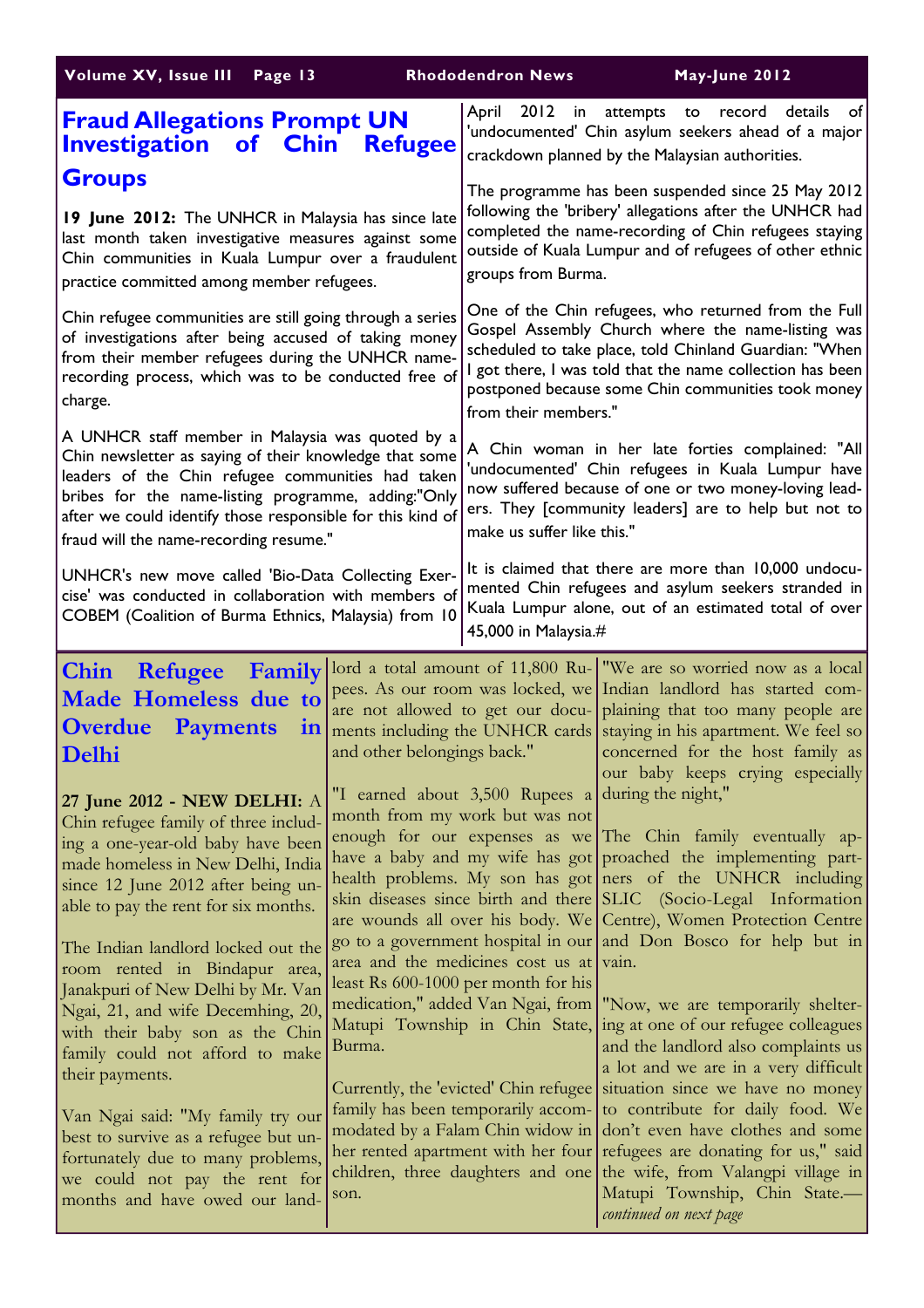#### Volume XV, Issue III Page 14 Rhododendron News May-June 2012

belongings, especially the UNHCR certificates and medical documents as they are the only IDs they have for future references.

It is confirmed that the room, previously rented by Van Ngai and his family, has recently been occupied by other tenants and that the belongings are still in the hands of the Indian landlord.

"My husband was dismissed from his job as he was absent for three days due to this unfortunate situation.

Mrs Van Ngai expressed her deep concern about their We wrote an application to UNHCR and we are waiting for their reply. We are much worried since Don Bosco could not help us and we don't know how to handle this situation," Decemhing said.

> Van Ngai and wife Decemhing arrived in New Delhi on 1 March 2008 as refugees after having fled their native Chin State due to various forms of repressive measures inflicted upon the locals by Burma's military authorities.

Reporting by A Hmun



# Death by Car in Malaysia

28 June 2012: Chin refugee woman Ma Seaung Koe, 22, died on the scene after being hit by a car in Kajang town in Selangor, about 13 miles away from Kuala Lumpur, Malaysia around 9:30 pm last Monday.

The incident took place while the 22-yearold Khumi Chin, originally from Karameik village in Paletwa Township, Chin State, Burma, was crossing the road with her husband, Aih Aung Than, on their way home from shopping at night.

The Khumi Chin community in Malaysia sent their deep sympathies and condolences to husband Aih Aung Than and her

Chin Refugee Woman Hit to family as well as relatives, who in remote parts of Chin State might not have received news about Seaung Koe's untimely death.

> Her body was first taken by the Malaysian police and kept in a mortuary at a local hospital in the region in Malaysia, according to the Khumi Media Group (KMG).

> Ko Lwin Lwin, Coordinator of Paletwa Khumi Community in Malaysia, said a funeral service was held at the Sungai Buloh cemetery on Tuesday with over 40 Khumi Chin refugees.

> It is estimated that there are about 800 Khumi Chin refugees currently stranded in Malaysia.

Reporting by Peter Lu

About 800 out of over an estimated 45,000 Chin refugees currently stranded in **Malaysia** are of Khumi Chin tribe from Burma.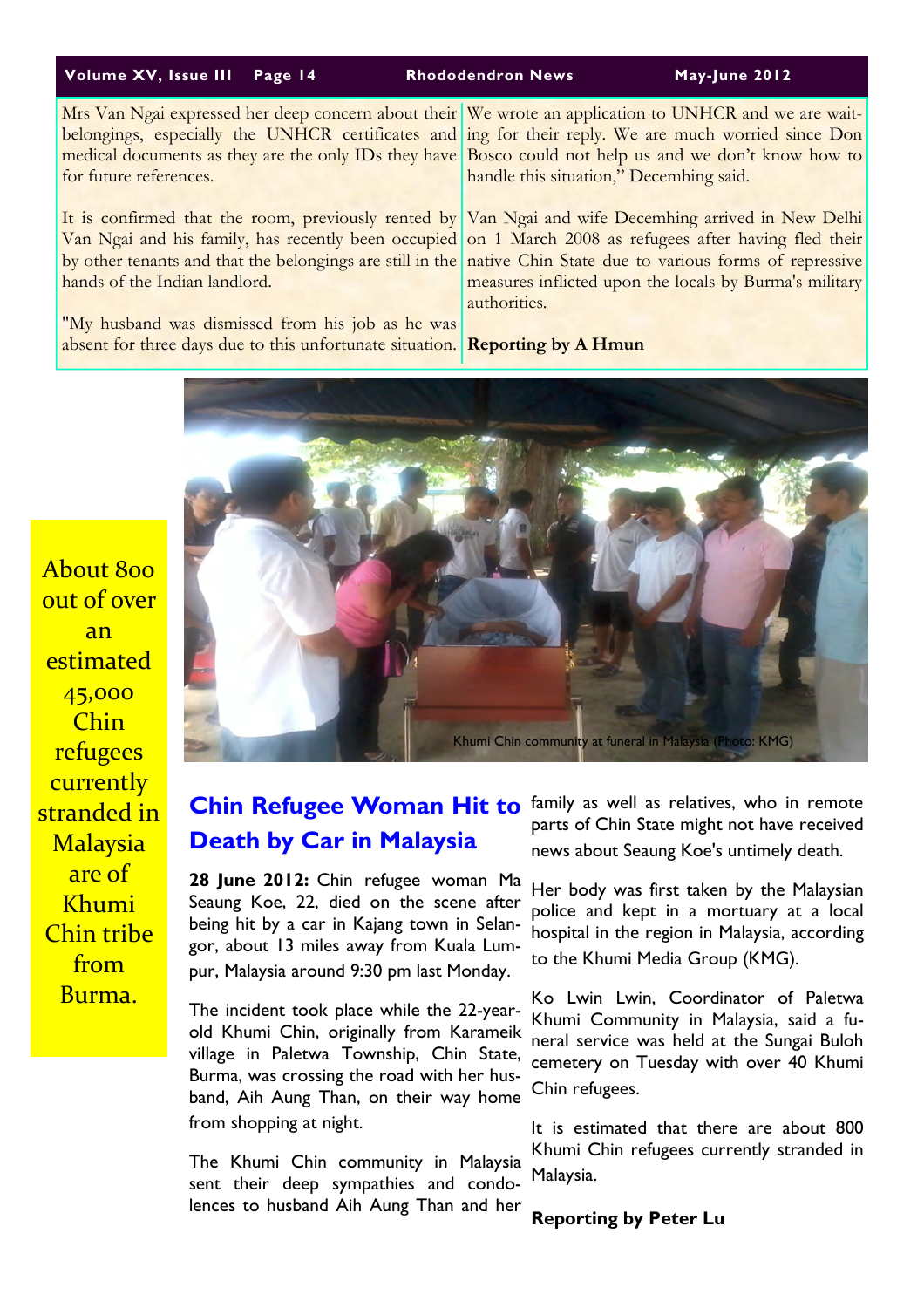# Chin State Government & Chin National Front



# CNF Delegation Arrives in Chin State for 2nd Round of Peace Talks

2 May 2011:

 $\frac{17-r}{\text{error}}$  17-member delegation of the armed group Chin National Front has arrived in Chin State's capital Hakha for a second round of talks with the Burmese government as part of the ongoing peace process between the two adversaries.

The two sides are to discuss further plans towards the peace process and to define the "Terms of Reference" regarding the original nine-point agreement reached between the two parties in January 2012.

Developing the terms of reference or 'TOR' in the cease-fire process has been seen as crucial to maintaining an effective mechanism towards halting armed hostilities as both parties try to observe the agreement. The ToR is supposed to be the operational basis for determining the specific role of each group in meeting the points of the agreement.

Some of the points of the original agreement, among others, include provisions that would allow the CNF and its unarmed members to travel across Burma freely and for the two sides to work together on 'development projects' in Chin State as a preliminary confidence-building measure before substantive political settlement takes place.

The CNF, which took up arms following the 1988 uprising in Burma, has been demanding selfdetermination in the form of local autonomy and a federal democracy in Burma.

Further talks are to be held between the two parties to discuss more substantive political issues, according to the original agreement.

From the Burmese side the talks will involve Railway Minister U Aung Min, Forest Minister U Win Htun, as well as Chin State Chief Minister ex-Brig-General Hung Ngai, Border and Security Affairs Minister Col. Zaw Min Oo. CNF will be represented by a 17 member delegation led by its chief negotiator Dr. Sui Khar, who also led the previous rounds of peace talks on the CNF's behalf.

According to the official statement from the CNF released on Monday, the discussion will be focused on mechanisms for cease-fire monitoring, peaceful resolution of conflict, fundamental human rights and the issues affecting the Chin Diasporas.

The CNF delegation, which arrived through Falam Town to Hakha, is set to leave for Matupi in the southern part of Chin State before heading back to the capital for official talks with the Burmese delegations from both the State and Union levels.

The CNF delegation was received in the capital by Chief Minister Hung Ngai and senior cabinet members. Facilitated by the Chin Peace and Tranquility Committee led by Christian religious leaders, the peace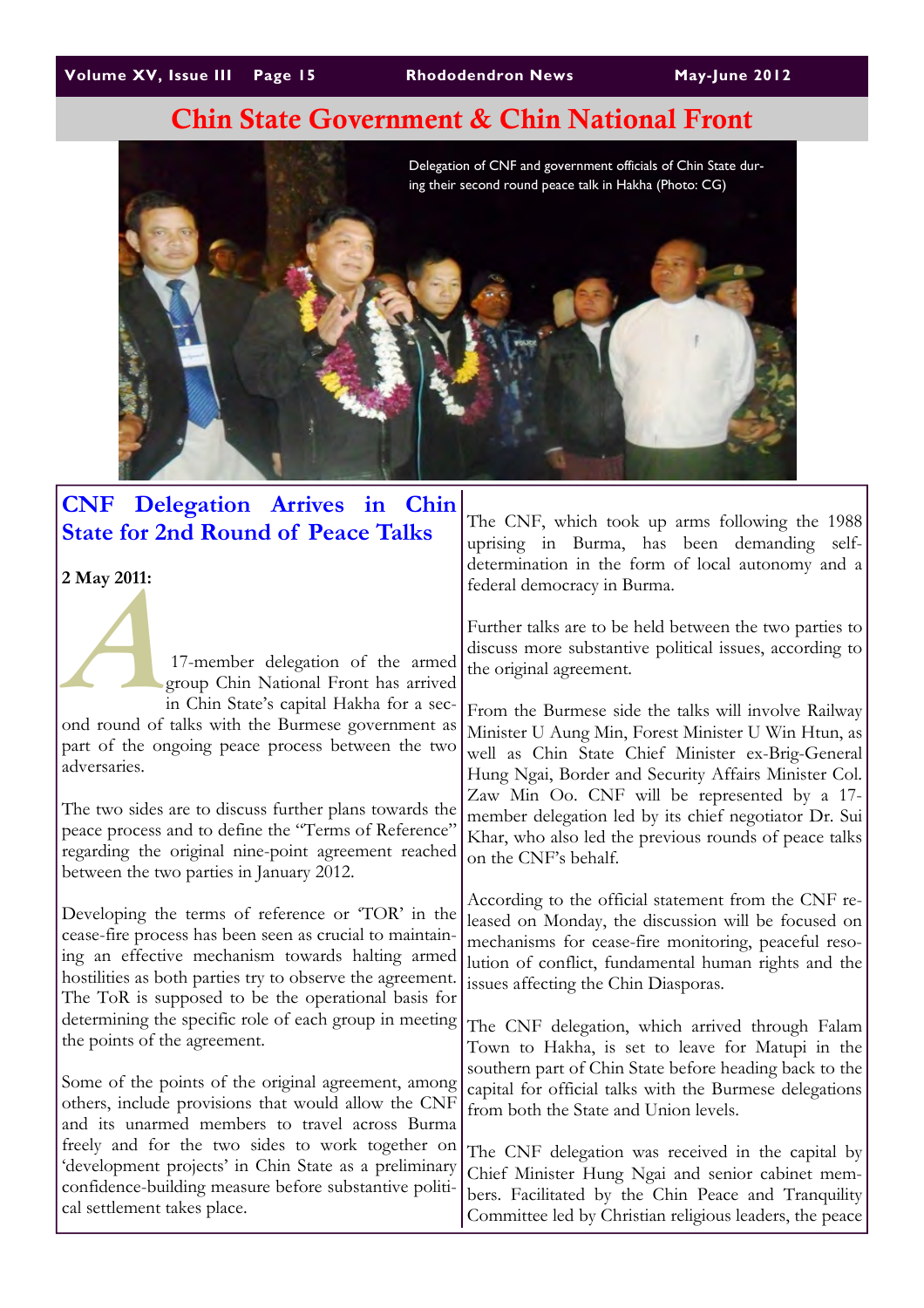### Volume XV, Issue III Page 16 Rhododendron News May-June 2012



# **The Chin National Front Chin Self-Determination, Democracy and Federalism**

# New CNF-Govt Agreement Defines Terms of Peace Process

9 May 2012: A new agreement between the Burmese government and the armed resistance group Chin National Front this week has defined the terms of the peace process, bringing more clarity to the 9-points preliminary cease-fire agreement in January 2012, and paving a way for greater level of trust between the two former adversaries.

Scheduled for a two-day discussion on 7-8 May, the negotiation between the CNF and the Burmese Union-level delegation wrapped up in just one day, as much of the proposals put forward by the Chin side were agreed to by the Burmese delegation.

The agreement, signed between Burmese Railway Minister Aung Min and Dr. Sui Khar of CNF outlines specific terms of reference (ToR) for each of the nine-point original agreement between the two parties early this year. The stated rationale is to ensure that both parties observe the ceasefire to avoid military confrontation in order to move the peace process forward so that they can work together towards a permanent political settlement of the long-standing conflict in Burma.

Speaking to Chinland Guardian from Hakha, Dr. Salai Ngun Cung Lian, the CNF delegation's spokesperson who participated in the previous negotiation said, "We feel that there has been more openness from the government side compared to the first round of negotiation. The fact that the negotiating team from their [government] side now includes different government ministries, as well as military command structure, shows their seriousness about this [peace] process."

The Burmese side was represented by Railway Minister Aung Min as chief negotiator, and accompanied by Forestry Minister Win Htun, two Deputy Ministers from the Electricity Energy (1) and Border and Security Affairs Ministry, Deputy Attorney-General, General Zaw Win from the Department of Defense and key representatives from the Northwestern and Western Commands – both of which has command responsibility for Chin State. State-level delegation included Chief Minister Hung Ngai and Col. Zaw Min Oo, Border and Security Affairs Minister.

The CNF side was represented by a 17-member delegation led by Dr. Sui Khar as chief negotiator and Dr. Salai Ngun Cung Lian as a deputy.

For the first time since the initial peace negotiation with the ethnic armed groups began late last year, the CNF-Burmese govt. talks included third party independent observers with representatives of the Norwegian Peace Initiative and the Chin Human Rights Organization (CHRO). Ashley South from the NPI and Salai Bawi Lian Mang of CHRO were present in the meeting to observe the talks.

However, the parties did not arrive at an agreement on two points due to technical reasons.

According to the CNF delegation spokesperson, the two points are on the Special Economic Zone and the proposal on the CNF side to freely distribute past and current CNF publications to the Chin public. Salai Ngun Cung Lian told Chinland Guardian that in the case of the SEZ the government is rewriting the law regarding SEZ and that it would be futile to define the terms while there would be a new law governing the Special Economic Zone. He said that the government peace team has pointed out that allowing the CNF publication to be distributed freely would amount to infringing on the mandate of the Censorship Board, and that the delega-

tion will consult with the Board first. —continued on next page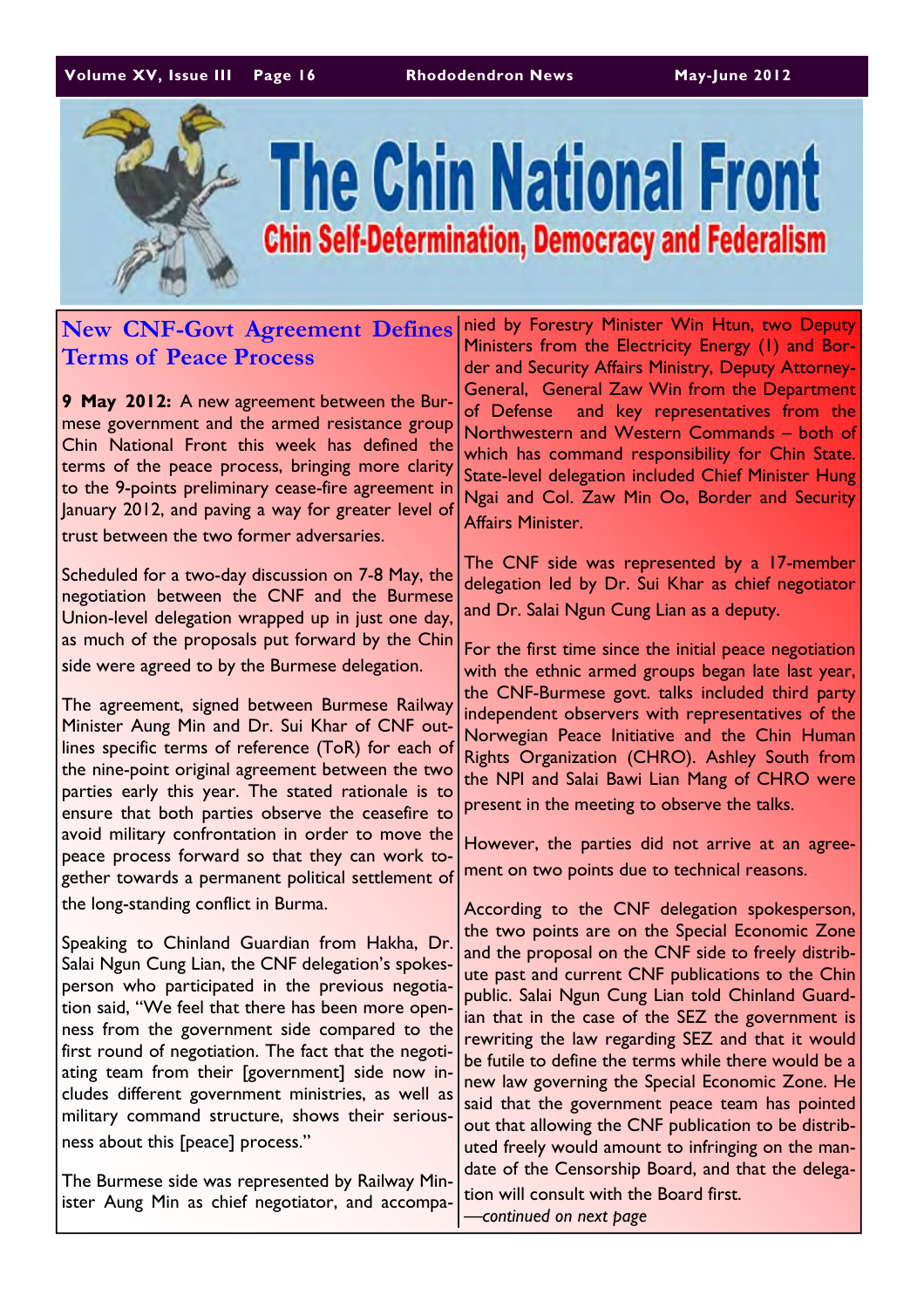# Text of CNF-Govt Agreement (Unofficial Translation by CG)

17 May 2012: Chinland Guardian is pleased to present the unofficial translation by CG of the 15-point agreement between the Chin National Front and the Burmese Union-level Peace Team specifying the Terms of Reference for the original preliminary 9 point agreement in January.

Points of Agreement between the Chin National Front and the Union-level Peace Delegation in the Presence of Witnesses from Peace Facilitators

The following agreement having been solemnly reached on the 7th of May 2012 between the Chin National Front and Union-level Peace Team in the presence of witnesses from peace facilitators upon frank and sincere discussion, is aimed at specifying the terms of reference that each party is obligated to observe, implement and materialize on a step-bystep basis, based on the nine-point original preliminary agreement on the 6th of January 2012 at Hakha, Chin State between the CNF and State Govt-level Peace Team, towards realizing eternal peace, justice, equality and socio-economic development through peaceful cooperation.

# Point of Agreement (No 1) On Ceasefire

The Union-level Peace Team reaffirms the preliminary agreement between the Chin State Government-level peace team and the Chin National Front Peace Team reached on January 6, 2012 as having valid and effective on the date of entry with the view of putting a stop to military confrontation and other kinds of hostilities between the two parties towards finding solution to a permanent peace. On this basis, the two parties agreed to work together in ensuring that conflicts are put to an end throughout the Union so that there are no longer military and other hostilities.

# Point of Agreement (No 2) Agreement Relating to the Establishment of Temporary Bases in Accordance with the Preliminary Agreement

The parties further agreed to enable members of the Chin National Front and the Chin National

Army to establish bases and move freely, without limitation, within the areas designated for such temporary bases as outlined in the original preliminary mutual agreement between the Chin National Front and Chin State/Union Government: Tlangpi, Dawn and Zangtlang Village Tracts of Thantlang Township, and Zampi and Bukphir Village Tracts of Tedim Township. With regards to the establishment of CNF bases in Kung Pyin, Para and Pathiantlang Village Tracts of Paletwa Townships, the parties also agreed to carry on further discussion at the secondround Union-level talks considering that those areas fall within the command responsibility of the Western Command. Furthermore, the parties agree to discuss further at the second-round Union-level talks matter pertaining to additional demand regarding the establishment of CNF bases within Thantlang Township's Belhar, Vanzang, Lungding Village Tracts, as well as Lulpilung village; Tedim Township's Dampi, Tui Dial Village Tracts; Paletwa Township's Ra O and Shweletwa Village Tracts, as well as Ra Kan Village.

Effective from the date of signing this Union-level agreement, if the Myanmar Army and Myanmar Police Force wishes to carry out activities to facilitate the peace process within the temporary base areas designated for the Chin National Front and Chin National Army, they can only do so by preinforming such a plan to pertinent Liaison Offices, which shall have been agreed to by both sides in advance. In case of emergency situation, both sides may execute troop movements upon informing the pertinent local commanders from the other side. However, the pertinent Liaison Office shall be informed of this at the earliest possible time.

Outside of the designated temporary bases, all members of the Chin National Front and the Chin National Army, barring wearing military uniforms or bearing arms, have the same rights as other citizens of the Union of Burma to freely move legally within all territories of the Union of Myanmar effective upon this Union-level agreement, in accordance with the original preliminary agreement. Where situation arises for the need to make troop movement or other matters in which arms should be carried, prior permission must be sought with the nearest Myanmar Army camps and after obtaining approval from both sides, which shall have granted such permission for travel within designated routes.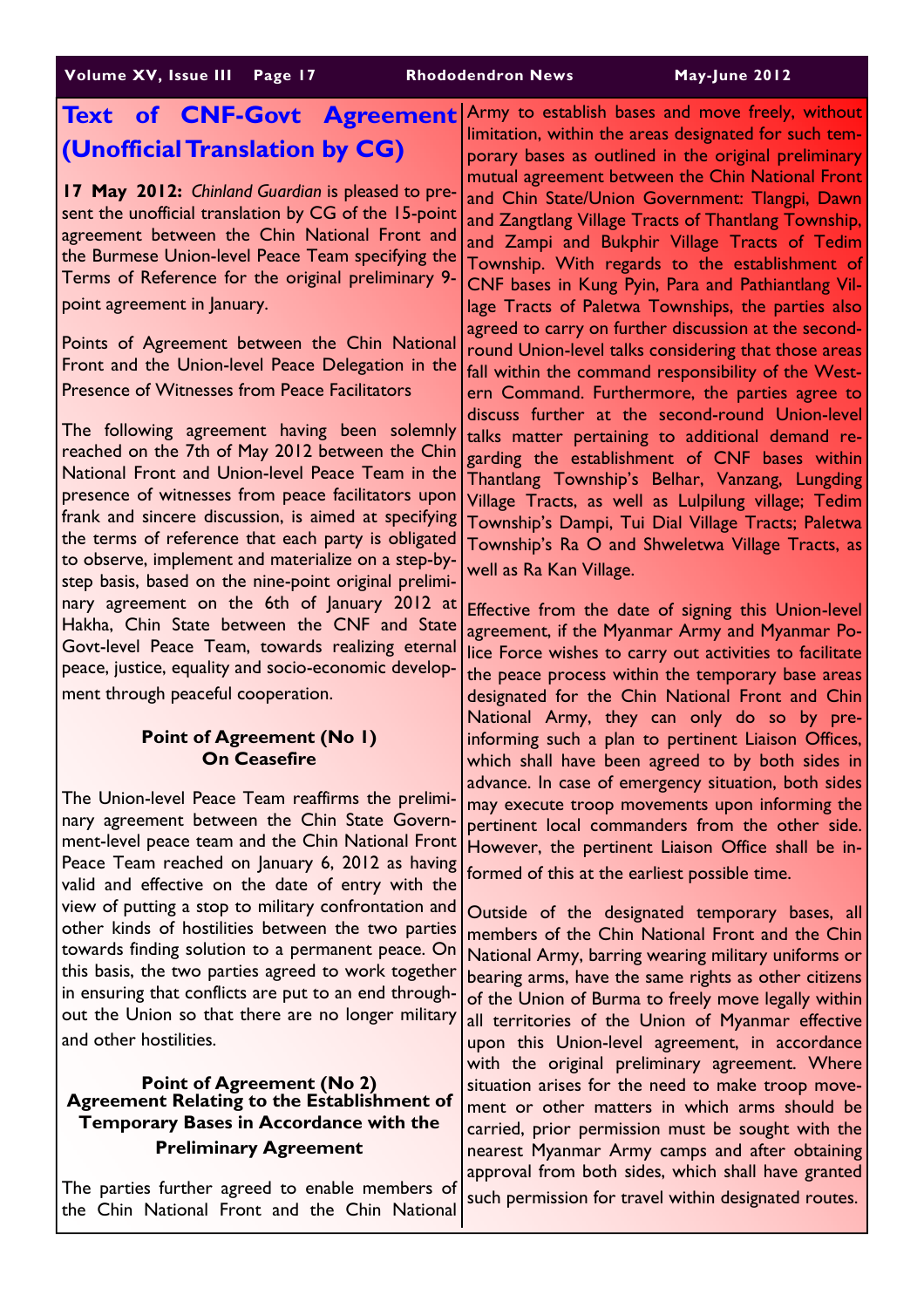## Volume XV, Issue III Page 18 Rhododendron News May-June 2012

# Point of Agreement (No 3) Rights and Responsibilities of Liaison Offices

The preliminary agreement stipulated that Liaison Offices shall be established in Thanglang, Tedim and Matupi Towns. Such establishment was to carry out upon that agreement. In this context, the parties agreed to ensure that the Liaison Officer will be provided treatment consistent with diplomatic protocols that reflect his position within the CNF if such a person is a member of the Central Committee of the CNF. The Chin State Government shall provide necessary measures to ensure the physical security of the Liaison Officer. The parties agreed to observe the agreed rules of ceasefire within the above-mentioned territorial areas and in accordance with the existing laws of the Chin State Government.

## Point of Agreement (No 4) Basic Principles for Political Dialogue

As was agreed upon during the State-level talks, the freely operate in Chin State with prior consultation political talks at the Union-level dialogue will be based on the ideals of the "Three National Causes': Non-disintegration of the Union, Nondisintegration of national solidarity, and the perpetuation of national sovereignty. The parties agreed that such a dialogue will be held with the view to establish a genuine Union based on the ideals of equality and self-determination rooted in the Spirit of Panglong.

## Point of Agreement (No 5) On Matters Regarding International **Agreements**

During the Union-level talks, consideration will be made regarding the international agreements that have been acceded to by the Government of the Union of Mynamar, as well as other international human rights moral obligations.

# Point of Agreement (No 6) On Public Consultation

The parties agreed that the Chin National Front can freely hold consultations with relevant responsible persons and the larger public towards durable peace in the Union of Myanmar based on its three objectives and the 'Three National Causes'.

# On Matters Regarding Humanitarian **Organizations**

The parties agreed on principle that the relevant Union Ministries will issue licenses to both international and local humanitarian organizations desiring to implement humanitarian work inside Chin State when such requests have been made to the CNF. The parties agreed that in carrying out humanitarian work inside Chin State, the CNF shall be consulted when a Memorandum of Understanding (MoU) will be signed between the Chin State Government and a humanitarian organization that has been granted permission by the Union Government.

## Point of Agreement (No 8) Promoting Human Resources and Capitals

Organizations working for the promotion of socioeconomic progress and development of human resources, whether based inside the country or exile, for the benefit of Chin State and Chin people, shall with relevant governments and in accordance with the existing laws.

# Point of Agreement (No 9) Joint Effort to Eradicate Illegal Drugs

The Chin National Front will cooperate with different levels of drug eradication bodies at the State, District, Township, Wards and Village Tracts, which has been established in accordance with the Government's Order No. 17/2011 towards curbing narcotics and other mind-altering drugs.

## Point of Agreement (No 10) On Visas

The parties agreed that the Union-level Peace Team will assist in issuing visas and necessary permits for Chin nationals who have made such a request to CNF, who have obtained citizenship from other countries wanting to make a visit to the Union of Myanmar.

# Point of Agreement (No 11) Chin National Day

The parties shall strive towards official rerecognition of February 20 as the Chin National Day. They will strive towards recognizing February 3 as the Chin State Day.

### Point of Agreement (No 7)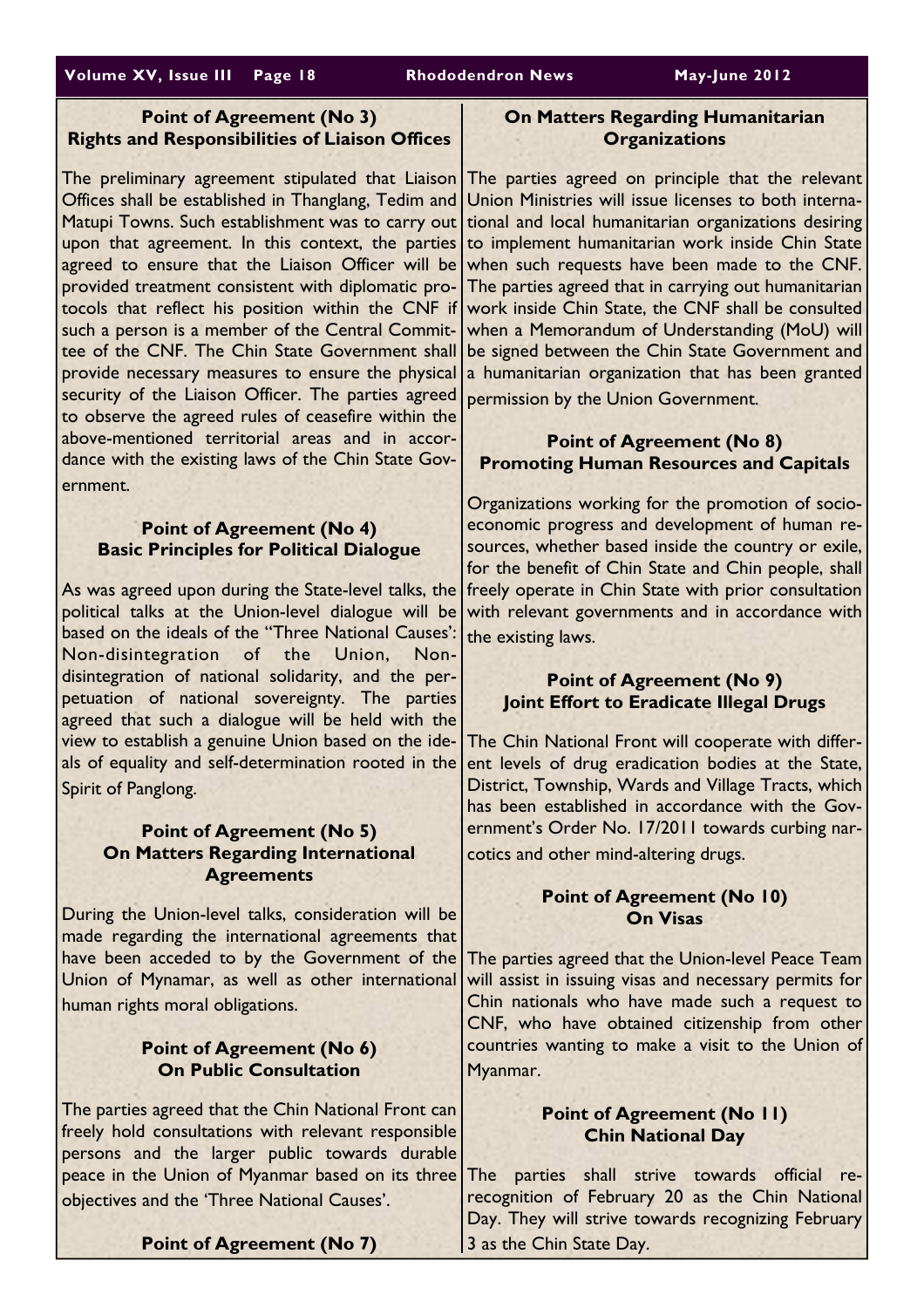# Point of Agreement (No 12) Matters Regarding the Chin National Front and Chin National Army

The Chin National Front and Chin National Army remain unlawful organizations under the existing laws. The parties, therefore, agreed to do away with this designation once sufficient level of confidence has been built towards eternal peace.

The parties agreed that the Union-level Peace Team submit to the President the need to declare amnesty to anyone who have been arrested and imprisoned on account of CNF and CNA since the establishment of the organization, effective the date of the signing of this agreement.

The parties agreed to provide the immigration department of Chin State each copies of CNF identity card. All individuals who have been issued identity cards by the CNF shall have the right to obtain the National Identity Card from the Immigration Department.

The parties agreed that the Union-level Peace Team shall carry forward with removing such names in accordance with the law that have been blacklisted as members of the CNF.

The parties agreed that there shall be complete immunity for any members of Chin National Front and Chin National Army after the signing of this CNF-Union-level agreement from retrospective criminal prosecution.

# Point of Agreement (No 13) On Basic Human Rights

The Constitution of the Union of Myanmar, Article (449), states that 'the Constitution is the basic law of the nation.' As such, freedom from interference, obstruction, restrictions, discrimination and physical abuse against religious practice under articles 34, 348, 362, 363, 354 (e) of the Constitution, cannot be alienated except in situations of "Widespread civil war, foreign invasion and civil uprising in the whole Union". The parties agreed to cooperate in working towards ensuring the non-violation of these constitutional provisions.

The parties agreed to cooperate in ensuring unconditional and due punishment for anyone for viola-

tions of basic human rights in accordance with the law, as well as ensuring that no parties violates the constitutional basic human rights of the people in the future during the course of the ceasefire agreement. This is grounded in the Constitution of the Republic of the Union of Burma under Chapter 8 "Citizens, Fundamental Rights and Duties of Citizens" – rights that cannot be abrogated except in situation of "Widespread civil war, foreign invasion and civil uprising in the whole Union".

Both parties agreed to not engage in activities that run counter to the constitution, in Chin State such as forced labor, slavery, human trafficking etc. during the term of the ceasefire agreement in accordance with Article 358 of the Constitution of the Republic of the Union of Burma.

# Point of Agreement (No 14) Ceasefire Monitoring Body

It is agreed that both parties shall consultatively form a "Ceasefire Monitoring Body", whose role will be to monitor observance of the peace agreements by the two parties with the view of materializing permanent peace out of the initial ceasefire. This group will primarily consist of the Chin Peace and Tranquillity Committee with the participation of other legal experts.

The parties agreed that the Ceasefire Monitoring Body shall immediately send notice to the 'Crisis Mediation Group' in the event that the Union Government, the Myanmar Army, Myanmar Police Force, Chin State Government, Chin National Front and Chin National Army failed to observe any of points of the agreements, including the preliminary 9-point ceasefire agreements.

The parties agreed in principle to institute and duly authorize independent and impartial international observer groups when such need arises.

# Point of Agreement (No 15) Institution of Peace Mediating Body

While both parties have agreed to strictly avoid accidental confrontation and to strictly observe the mutual agreement, the parties shall accept the final arbitration of the crisis mediating body should there be any such physical violence resulting from the accidental nature.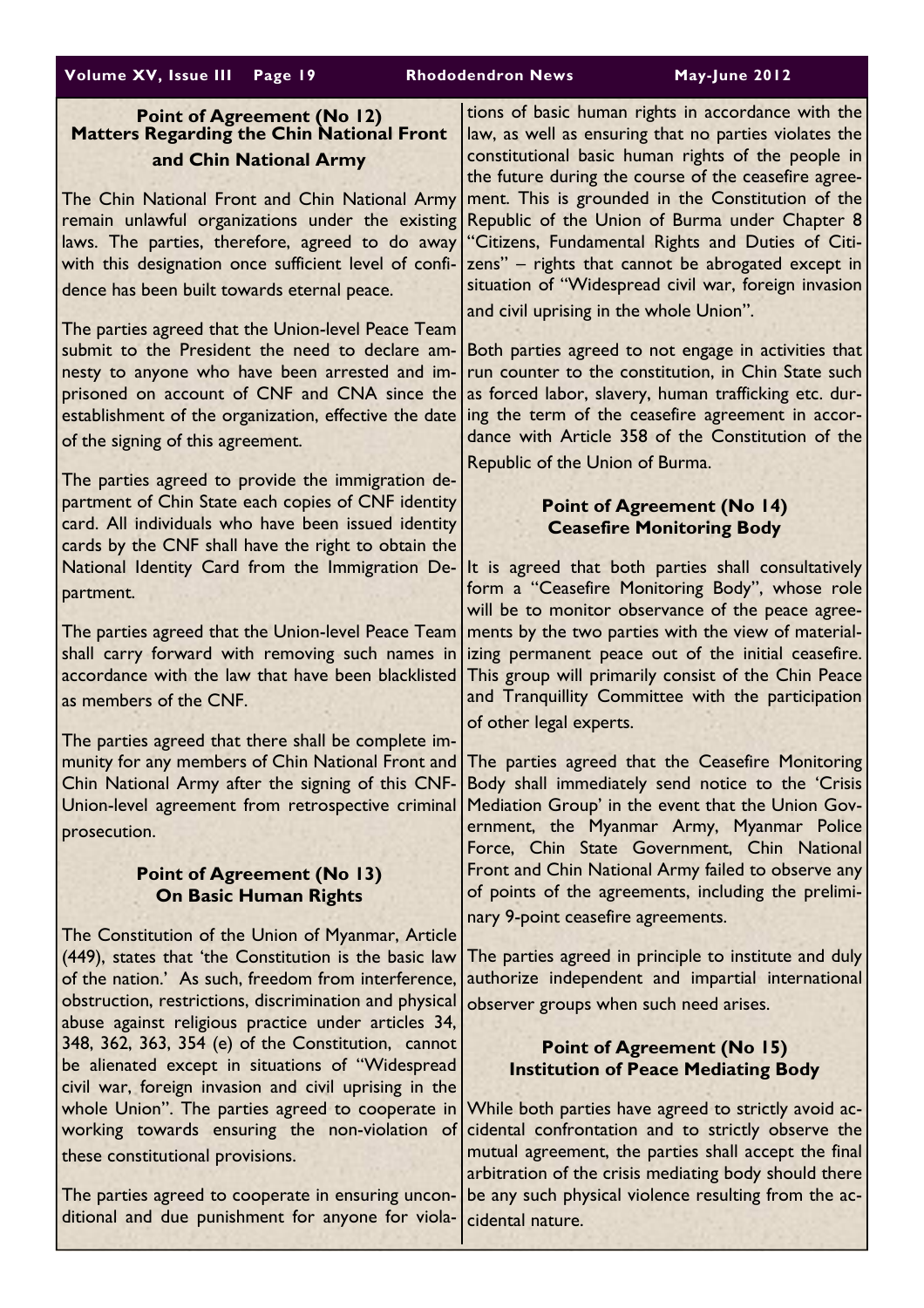| Volume XV, Issue III Page 20 |  |  |
|------------------------------|--|--|
|------------------------------|--|--|

Rhododendron News May-June 2012

| It is agreed that such a mediating body shall be<br>formed under the leadership of the Chin State Bor-<br>der Areas and Security Affairs Minister that will also<br>involve Liaison Officer of the Chin National Front<br>and the Chin National Army in charge of the areas<br>where such incident took place, or commander or<br>in-charge of the Chin National Army, commander<br>of the Myanmar Army or Police Force, and Chair-<br>man of the Chin Peace Monitoring Body or such<br>duly authorized person.<br>The Minister (Chin State Border Areas and Security<br>Affairs Minister) call a meeting within seven days of<br>receiving a report of allegations about a breach of<br>any of the preliminary or Union-level agreements<br>having been reported by Liaison Officer of the Chin<br>National Front/Chin National Army, responsible<br>person(s) of the Myanmar Army, the Ceasefire<br>Monitoring Body so that such matters can be re-<br>solved peacefully.<br>If the two parties agreed on a decision having been<br>reached by the Crisis Mediation Body, which is<br>based on the preliminary 9-point agreement, such a<br>decision will be considered final.<br>If such a decision cannot be agreed to by one or | both parties, an alternative peaceful solution will be<br>sought with the involvement of leaders of the CNF/<br>CNA, members of the Chin State Government,<br>relevant members of the Western and Northwest-<br>ern Commands of the Myanmar Army, members of<br>the Union Peace Team and Crisis Mediating Body.<br>The above 15-point has been solemnly entered into<br>an agreement on 7th May 2012, 2 Kasone 1374 of<br>the Myanmar Calendar, at the Union Guesthouse in<br>Hakha, the capital of Chin State. In signing this<br>agreement, the parties mutually recognize without<br>reservation, the obligation for full observation and,<br>of following through the terms of the agreement,<br>having accepted the non-disintegration of the Un-<br>ion, non-disintegration of national solidarity, per-<br>petuation of national sovereignty, and the flourish-<br>ing of the ethnic affairs and democracy as the basic<br>principles of the agreement.<br>editor@chinlandguardian.com<br>Note: Chinland Guardian requests any news organiza-<br>tion wishing to re-post this on their websites to do so<br>provided that Chinland Guardian is properly cited as the<br>translator. |  |
|--------------------------------------------------------------------------------------------------------------------------------------------------------------------------------------------------------------------------------------------------------------------------------------------------------------------------------------------------------------------------------------------------------------------------------------------------------------------------------------------------------------------------------------------------------------------------------------------------------------------------------------------------------------------------------------------------------------------------------------------------------------------------------------------------------------------------------------------------------------------------------------------------------------------------------------------------------------------------------------------------------------------------------------------------------------------------------------------------------------------------------------------------------------------------------------------------------------------------------------|--------------------------------------------------------------------------------------------------------------------------------------------------------------------------------------------------------------------------------------------------------------------------------------------------------------------------------------------------------------------------------------------------------------------------------------------------------------------------------------------------------------------------------------------------------------------------------------------------------------------------------------------------------------------------------------------------------------------------------------------------------------------------------------------------------------------------------------------------------------------------------------------------------------------------------------------------------------------------------------------------------------------------------------------------------------------------------------------------------------------------------------------------------------------------------------------|--|
|                                                                                                                                                                                                                                                                                                                                                                                                                                                                                                                                                                                                                                                                                                                                                                                                                                                                                                                                                                                                                                                                                                                                                                                                                                      |                                                                                                                                                                                                                                                                                                                                                                                                                                                                                                                                                                                                                                                                                                                                                                                                                                                                                                                                                                                                                                                                                                                                                                                            |  |
| <b>Statement</b>                                                                                                                                                                                                                                                                                                                                                                                                                                                                                                                                                                                                                                                                                                                                                                                                                                                                                                                                                                                                                                                                                                                                                                                                                     |                                                                                                                                                                                                                                                                                                                                                                                                                                                                                                                                                                                                                                                                                                                                                                                                                                                                                                                                                                                                                                                                                                                                                                                            |  |
| <b>Family's Statement in</b><br><b>Commemoration of Student Leader</b><br><b>Salai Tin Maung Oo</b>                                                                                                                                                                                                                                                                                                                                                                                                                                                                                                                                                                                                                                                                                                                                                                                                                                                                                                                                                                                                                                                                                                                                  | who dearly loved not only his parents and siblings, but<br>also all people who were being oppressed under the<br>rule of the military dictators in Burma.                                                                                                                                                                                                                                                                                                                                                                                                                                                                                                                                                                                                                                                                                                                                                                                                                                                                                                                                                                                                                                  |  |
| 26 June 2012: The Chinland Guardian is pleased to present                                                                                                                                                                                                                                                                                                                                                                                                                                                                                                                                                                                                                                                                                                                                                                                                                                                                                                                                                                                                                                                                                                                                                                            | His heart must have been breaking because the mili-<br>tary government had held his innocent parents ac-                                                                                                                                                                                                                                                                                                                                                                                                                                                                                                                                                                                                                                                                                                                                                                                                                                                                                                                                                                                                                                                                                   |  |

a statement of Salai Tin Maung Oo's family on the 36th anniversary of his execution carried out by the military regime in Burma's notorious Insein Prison on 26 June 1976.

Today marks the 36th anniversary of the unjust execution of student leader Salai Ko Tin Maung Oo. Even though it has been 36 years, our family's hearts are still crushed, saddened at the remembrance of our beloved brother and son.

Especially today, on the anniversary of his execution, we think of how he would have been spending his last hours, how he would have been feeling emotionally, and what he would have been thinking about in his jail cell.

tary government had held his innocent parents accountable for his actions. On Friday, 25 June 1976, the day before his execution, they let him briefly meet with each of his parents, both of who were also in prison because the government had held them accountable for Salai Ko Tin Maung Oo's actions. His parents didn't know that he was going to be executed the very next day.

Salai Ko Tin Maung Oo was the type of individual tional pain he must have felt upon seeing their faces However, Salai Ko Tin Maung Oo knew that he was going to be put to death. He knew this was going to be the last time he would see his beloved mother and father. In spite of this, he could not bring himself to tell his loving parents that he was going to be executed. He could see that the military government had given his innocent parents 5-year prison sentences because of him. We can't even imagine how much emo-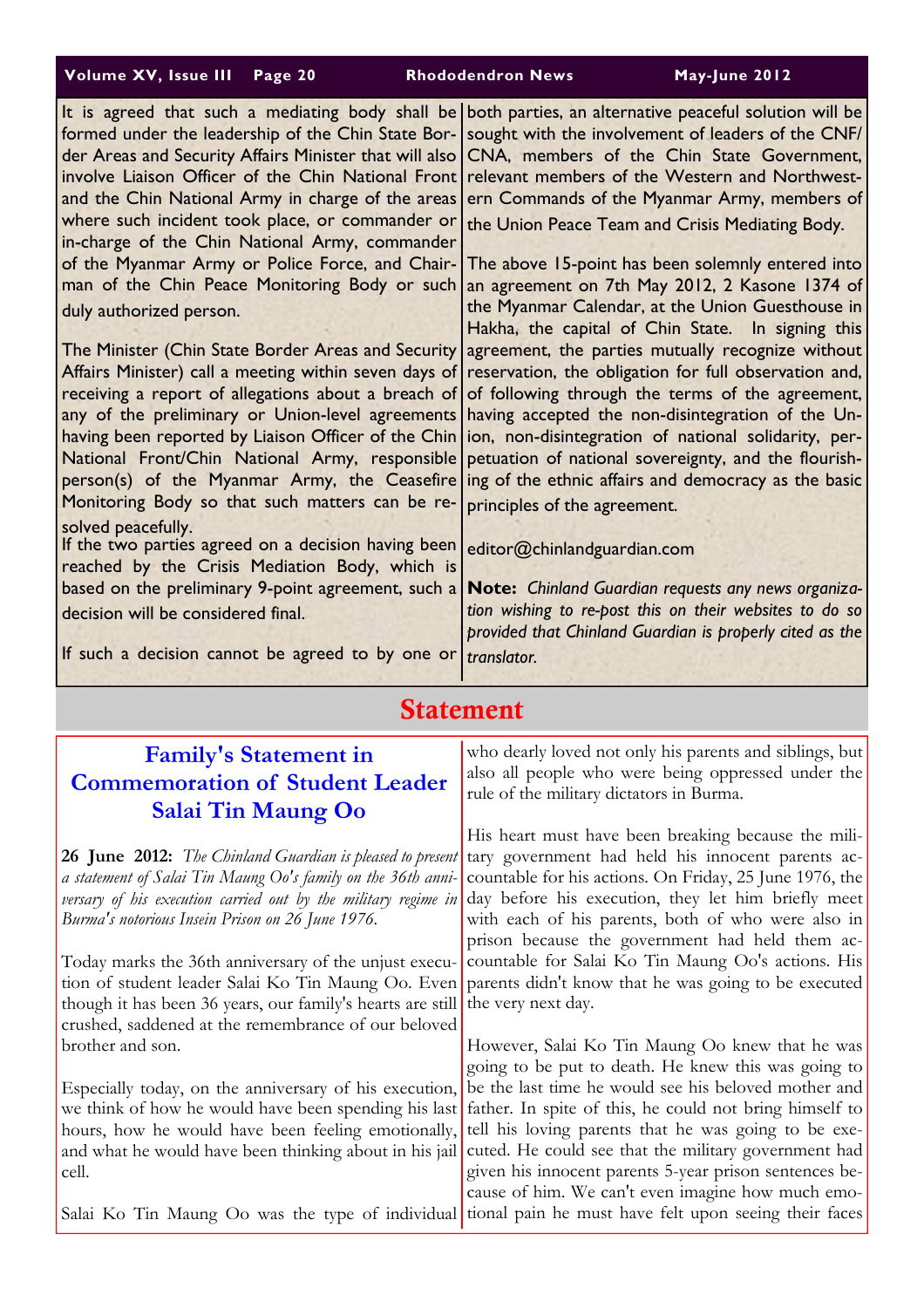#### Volume XV, Issue III Page 21 Rhododendron News May-June 2012



that day. This demonstrates the cruelty of the military dictators. Not only were they going to kill Salai Ko Tin Maung Oo, but they also wanted to torment his emotions before his death.

Salai Ko Tin Maung Oo was a very healthy and athletic individual. When the executioners triggered the gallows, he was so strong that he did not die easily. He fought for his breath as he hung there. When they saw that he was not going to die easily, one of the coldhearted perpetrators climbed onto Salai Ko Tin Maung Oo's shoulders and repeatedly jumped upon his shoulders in order to inflict more injury, insuring his death. This is the inhumane way that Salai Ko Tin Maung Oo's life was ended. This is the inhumane way that a dictator is willing to kill a university student.

Salai Ko Tin Maung Oo was simply a university student. During his lifetime, he expressed his desire to see a better future for his people, the people of Burma. This is not a crime. His execution was a crime.

As a young university student, only 24 years old, he faced his death with courage and conviction in his heart. His last words on the gallows were, "You can kill my body, but you can never kill my beliefs and what I stand for. I will never kneel down under military boots!" He believed that as long as dictatorial rule exists, the people would suffer injustices. That was the truth, the conviction, which he held within his heart at all times.

Sadly, 36 years after Salai Ko Tin Maung Oo's death the military regime's dictatorial rule still exists in Burma. At the same time that our hearts are saddened at the thought of Salai Ko Tin Maung Oo, our family's hearts go out to all the victims and families who have been afflicted in so many ways under the military regime.

On 7 July 1962 the student union building was dynamited; in June 1974 the General Workers' Strike occurred in which the workers asked for more rice for their families, but were mercilessly killed instead; in December 1974 there was the U Thant Uprising in which students, civilians, and monks were violently murdered; in 1975 there was the Anniversary of the General Workers' Strike; in March 1976 there was the Thakin Kodaw Hmaing Centennial March; in 1988 there was the 8-8-88 Peoples' Uprising in which thousands of people were slaughtered; there are victims from the Depayin Massacre of May 2003; and in 2007 there was the Saffron Monk Uprising.

Throughout all of these, there have been countless victims, and those who are even now becoming victims, of the civil war that is continually raging in the ethnic areas, and currently raging in the Kachin state in particular. Women are being raped; homes and entire villages are being pillaged and burned to the ground; and family members are being put into forced labor, never to be seen again by their loved ones.

It is completely unacceptable that those who committed the crimes are being protected by impunity, found in Article 445 of the 2008 constitution. Those unremorseful criminals are walking free, enjoying their impunity. The law of impunity should be abolished and all the victims should be able to freely seek justice. There should be a thorough examination of all the heinous crimes that have been committed by the Burmese military regime. Otherwise, how can one say that the rule of law exists within Burma?

The current regime in Burma should take note of what has happened recently around the world to other dictators, as well as to ones who have committed crimes against humanity, such as Muamar Gaddafi of Libya, Kaing Guek Eav of Cambodia, Charles Taylor of Liberia, Milosevic of Yugoslavia, and Hosni Mubarak of Egypt.—continued on next page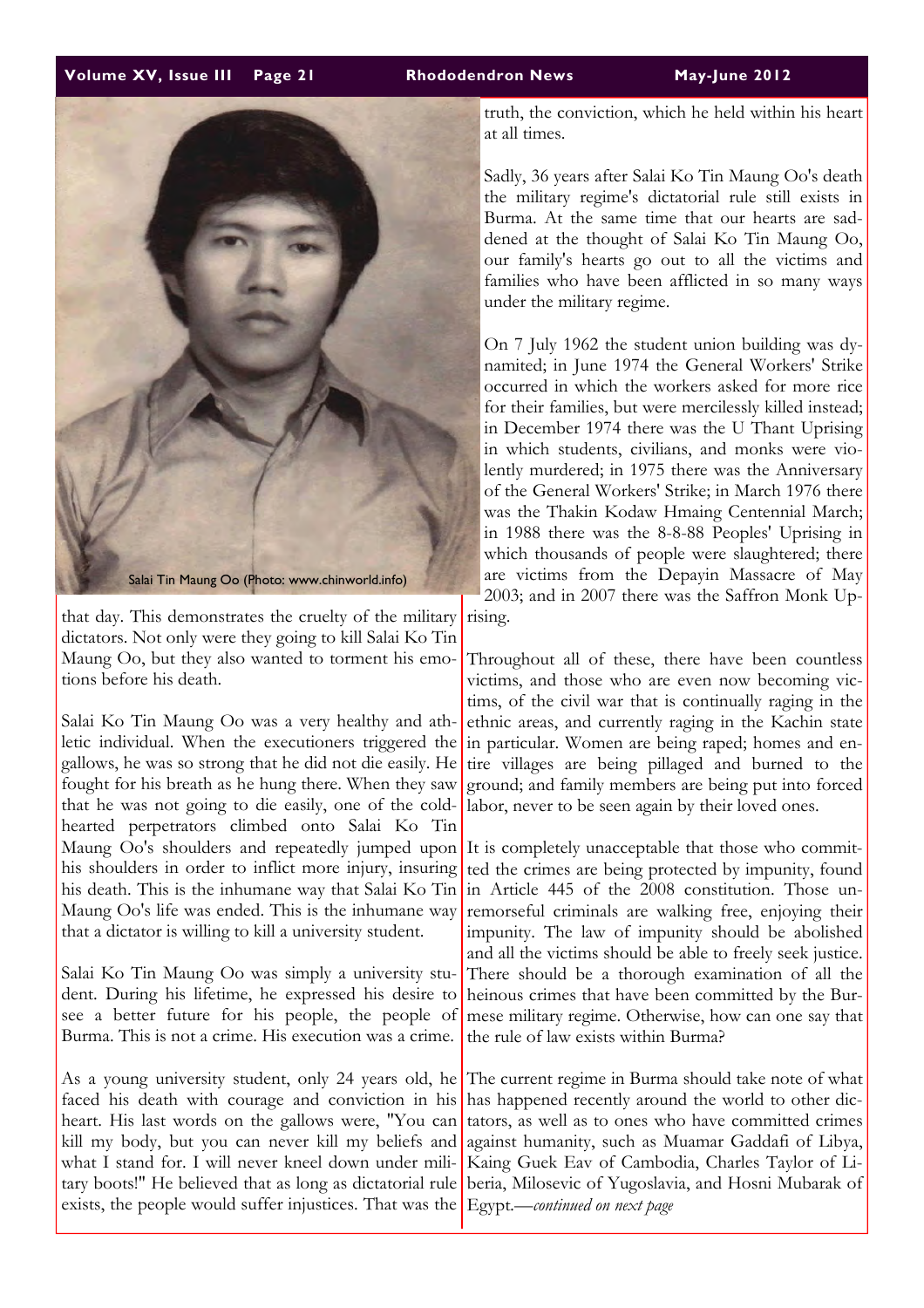### Volume XV, Issue III Page 22 Rhododendron News May-June 2012

It is sad to see that no one in the so-called "civilian" government and none of the politicians or political parties, are sufficiently focusing on these victims or their rights. The so- called reconciliation process has been silent on this critical issue of recognition of victims' rights. We believe that genuine national reconciliation cannot be attained without first formally acknowledging the victims and their rights by the state; then, holding accountable those who committed heinous crimes so that similar crimes are never committed again; and then, effectively transforming state institutions such as the judiciary, the army, the police, and other security forces so that they become mechanisms for seeking human rights, justice, freedom, and peace, rather than oppressive tools for successive military dictators. If those steps are not taken, then the healing process for the victims will never be complete.

In order to facilitate the above-mentioned three-step healing process for the victims, we demand the newly created military regime, which camouflages itself with

civilian dress, to start implementing, inter alia, the following measures at the very least, if it wants to prove its political will to establish a genuine national reconciliation:

(1) To formally announce now that a documentation process for all the victims of heinous crimes, including the students who were massacred on 7 July 1962, will be initiated by the state as soon as possible;

(2) To keep memorial records along with brief biographies of student leaders who have sacrificed their lives, in the new Student Union building, which should be established soon; and,

(3) To allow the formation and operation of student unions nationwide freely, and to this end, amend all laws deemed necessary.

#### Salai Ko Tin Maung Oo's family in Canada

# Poem

# I Want to Go Home C. Van Lian Tu

| I well remembered the night, violent but silent<br>It was dark and even the dogs dared not bark<br>Only my family and buddies shared the daunting chill<br>Of that instant I left my motherland against my own will!              | I turned grey as I prayed and struggled for the new sun<br>It was, aha, o'er twenty years since a drop of my first tears<br>Only now a ray of hope dimly shines upon the lonely hills<br>Of a land stripped of her peace and freedom today till |
|-----------------------------------------------------------------------------------------------------------------------------------------------------------------------------------------------------------------------------------|-------------------------------------------------------------------------------------------------------------------------------------------------------------------------------------------------------------------------------------------------|
| I sat on the hilltop though my heartbeats didn't stop<br>It was cold but the heated feelings inside stood bold<br>Only the blood and the flesh seemed to know the reality<br>Of what had happened in Chinland and O, her liberty! | I want to go home now, I want to go home now!<br>It's the land of my ancestors and where I belong<br>Only you and I can heal the ill, the wound and the pain<br>Of Chinland enslaved long under the hands of many a<br>villain                  |
| I stared at the unlit houses as the night birds sang<br>It was faraway but my love and loyalty didn't go astray<br>Only women and children guarded the wooden gate<br>Of a helpless Chin village against the invading brigade!    |                                                                                                                                                                                                                                                 |

Chin Human Rights Organization (CHRO) www.chro.ca

> 2-Montavista Avenue, Nepean, K2J 2L3, Canada Ph: 1-613-843-9484; Email: info@chro.ca